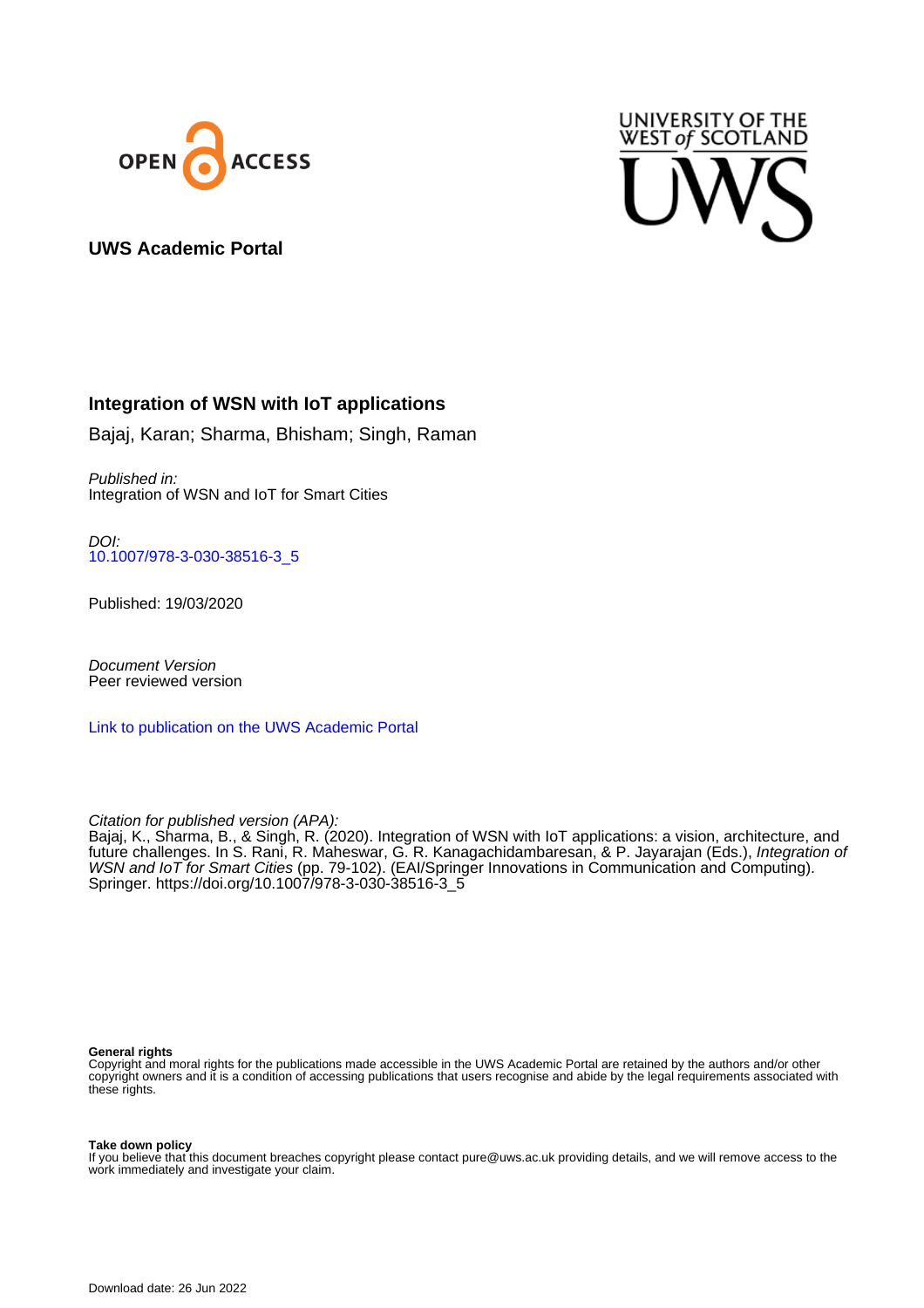Bajaj, K., Sharma, B., & Singh, R. (2020). Integration of WSN with IoT applications: a vision, architecture, and future challenges. In S. Rani, R. Maheswar, G. R. Kanagachidambaresan, & P. Jayarajan (Eds.), Integration of WSN and IoT for Smart Cities (pp. 79-102). (EAI/Springer Innovations in Communication and Computing). Springer.

This is a post-peer-review, pre-copyedit version of a chapter published in Integration of WSN and IoT for Smart Cities on 19/03/2020. The final authenticated version is available online at: http://dx.doi.org/10.1007/978-3-030-38516-3\_5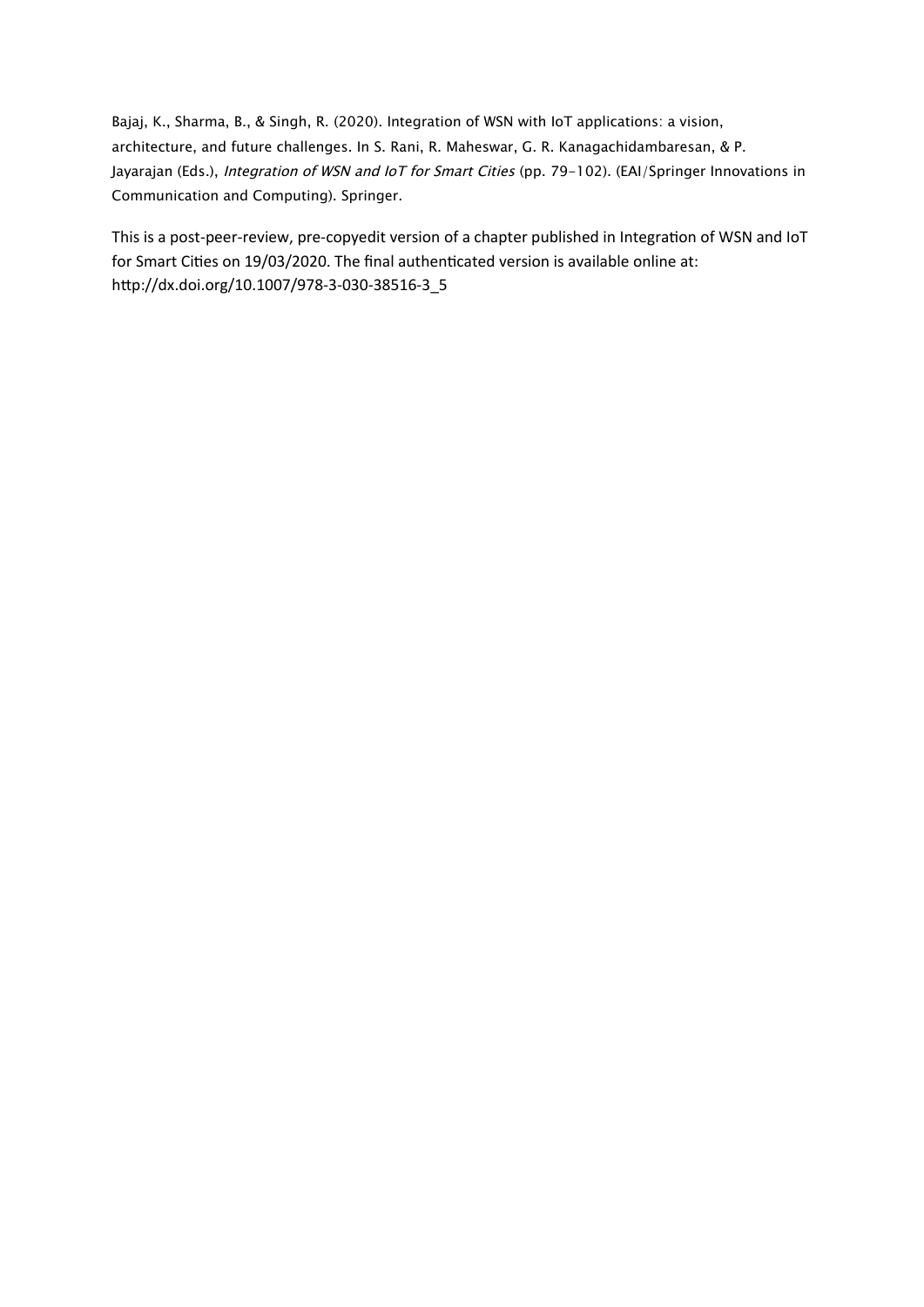# **Integration of WSN with IoT based applications: A vision, architecture, and Future challenges**

Karan Bajaj<sup>1</sup>, Bhisham Sharma<sup>\*2</sup>, Raman Singh<sup>3</sup>

1Assistant Professor, 2Associate Professor, <sup>12</sup>Department of Computer Science & Engineering, Chitkara University School of Engineering and Technology, Chitkara University, Himachal Pradesh, India

,  $3$ Assistant Professor,  $3$ Department of Computer Science & Engineering, Thapar Institute of Engineering and Technology, Patiala, Punjab, India {karan.bajaj@chitkarauniversity.edu.in, bhisham.sharma@chitkarauniversity.edu.in,

raman.singh@thapar.edu}

**Abstract.**The Internet of things (IoT) represents the physical world of devices and objects connected over the network using wireless sensors. This chapter gives detailed study about the different applications of IoT with the integration of WSN (Wireless Sensor Networks) with Internet connectivity. This allows applications to communicate among themselves and users on a global scale. A large number of IoT applications like smart home, buildings, transport, water management, health care, agriculture, environment and industries; in conjunction form the smart city. Along with this, various challenges in the implementation of applications are discussed related to the reliability, sustainability, and efficiency. An open architecture looking into current need of IoT is also proposed and discussed.

**Keywords:** IoT; Smart City; WSN; Cloud Computing; Mobile Computing

## **1 Introduction**

 $\overline{a}$ 

Internet of Things (IoT) is the connectivity of the physical devices and objects that are used in daily life, which are connected over the internet network. It is connected to different types of objects which communicate with each other through various sensors, actuators and processors. The goal of IoT is to attain high degree of intelligence with least human intervention [1]. IoT brings the automation and intelligence in all sectors of life making it comfortable; here devices are made self capable to take smart decision by themselves. In IoT, large number of heterogeneous devices is connected over the network. Today IoT covers a large domain and every aspect of the society from industry, healthcare and transport to the agriculture and home environment and provides the services.

Smart city covers all the domains of the society that use Information and Communications Technologies (ICTs) [2]. It also covers all the different applications and makes the city services and monitoring more aware, interactive, and efficient [2]. Wireless Sensor Network (WSN) is the backbone of IoT, without which the concept of smart city cannot be realized. Sensors and actuators are the devices, which interact with the physical world and impose the changes. Under the heterogeneous environment large number of devices are connected together using sensors and generate large amount of data. This data is stored and analyzed to derive the information and support decision making [1].

Smart city consists of large number of heterogeneous devices, including smart as well as simple objects. A large amount of data is gathered due to a large number of

<sup>\*</sup> Corresponding author: Bhisham Sharma, Associate Professor, +919779810447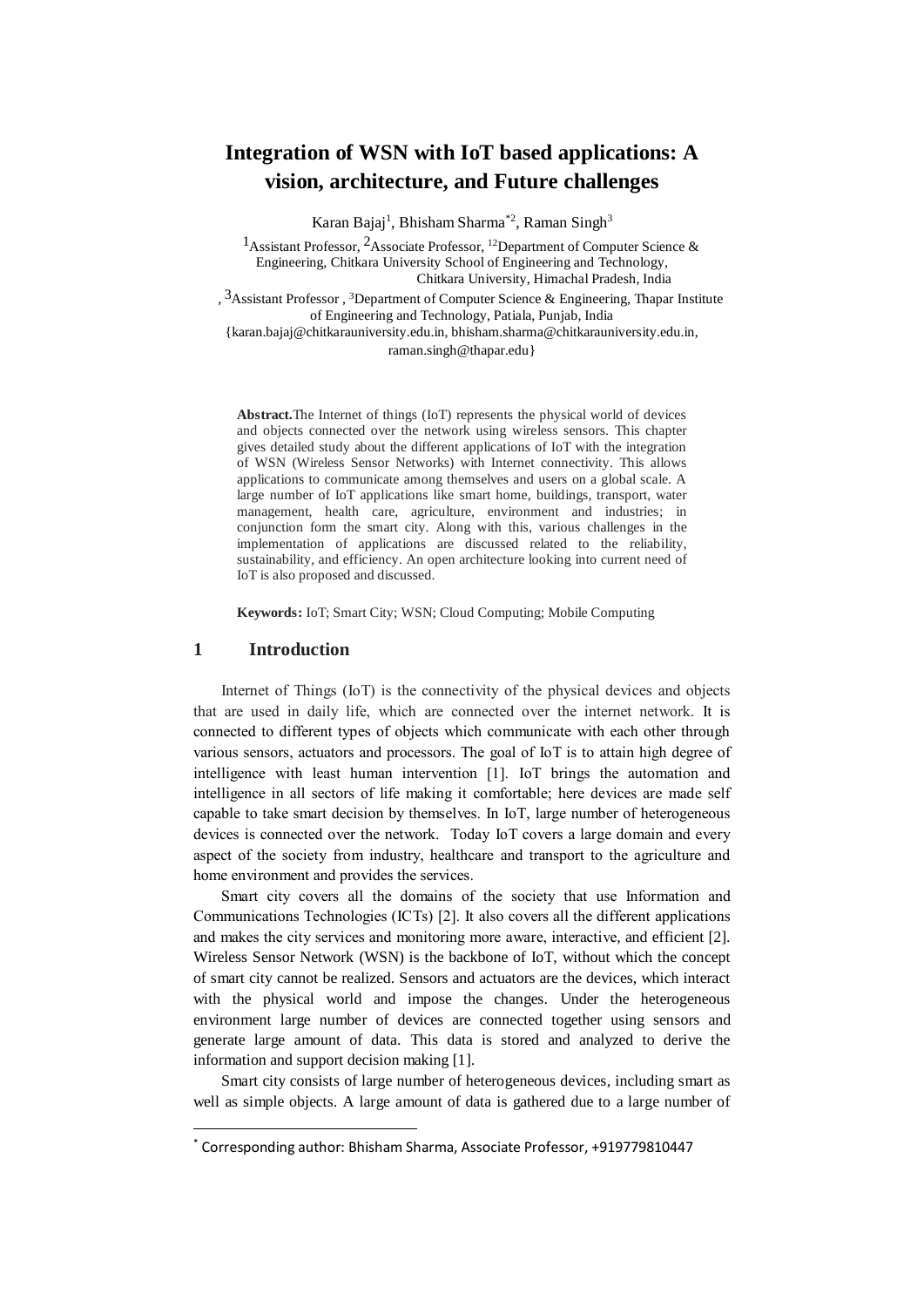sensors connected to the objects. IoT network in case of smart city must be scalable as there can be requirement of adding new devices and deleting old devices, anytime and anywhere. Due to wide application areas and difference of technology among the devices, incorporating WSN becomes challenging [3]. From the perspective of the smart city the main facing challenges of IoT are interoperability, context awareness, scalability, and management of large volumes of data, security, privacy & integrity, dynamic adaptation, reliability, latency.

Smart city covers all the aspects of society by having large number of applications. Figure 1 represents the key aspects of society that make the smart city. It shows healthcare, industries, transport, agriculture and home automation, all are the essential part of the smart city. Smart city is equipped with several equipments and technologies which make the life of people smarter through several applications; there are several aspects of the smart city such as smart technology, infrastructure and governance. IoT is bringing transformation in education sector and security requirements of smart cities [4].



**Figure 1: Key aspects of smart city**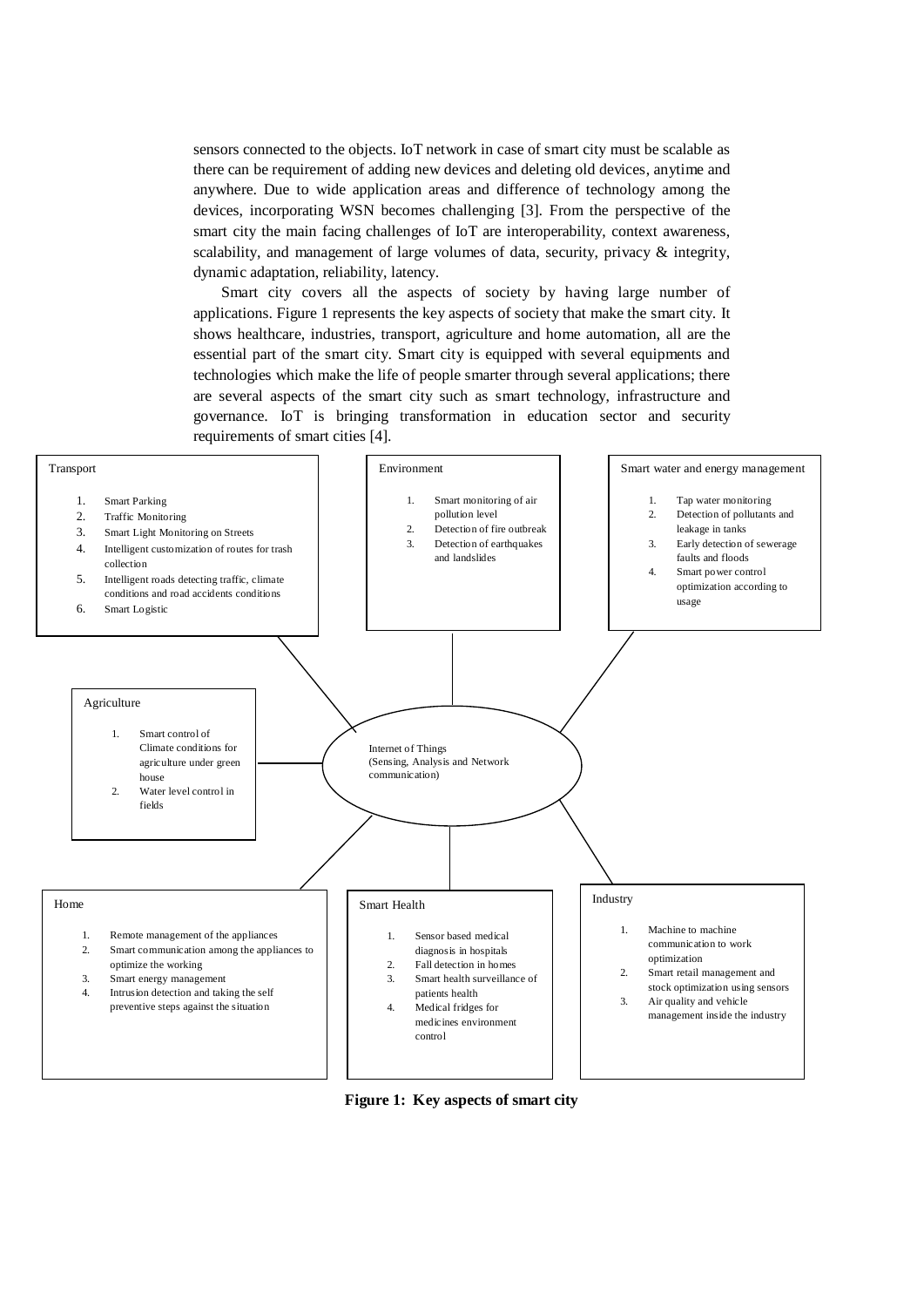## **2 Architectural need of the smart city**

Architecture supports the services and their working and is required to solve the key issues that are faced by IoT applications. It provides the level of abstraction over physical devices and services, supports the heterogeneity and interoperability among devices which is one of the key properties of IoT. Large number of devices and objects are connected under IoT having different functionalities, capabilities, characteristics and internet protocols which also raise the concern of security issues in IoT. In smart city IoT structure, large numbers of independent systems or applications work in conjunction. These devices have different kinds of sensors, both the hardware and software heterogeneity exists among the devices, therefore we need the architecture which is flexible to support both hardware and software diversity among these objects.

In smart city IoT architecture, information is shared not only among the different applications of the society but also to the interested parties like government and management sectors, etc. Smart city should be capable to scale any number of devices with different technology anytime, therefore cross application services is the requirement of smart city. Author in [5] suggests that some domains in smart city need real time immediate response for well-organized resource planning, to help in effective use of resource utilization. There is the need of standardization among the architectures to solve the common issues that rise due to management of huge amount of data, communication issues related to large number of protocols, real time processing of data, data security, privacy and expansion in existing application due to changes in technology and increasing usage also termed as scalability [6]. Security among the IoT applications, especially in case of smart city when there is large amount of intercommunication among the different applications, becomes the one of the major challenge due to diversity among the devices and dynamic nature in terms of network and scalability. In IoT applications the existing solutions do not fully satisfy the need of security. Some solutions demand high energy requirements and become costly solutions [7].



**Figure 2: IoT Based Generalized Architecture of Smart City**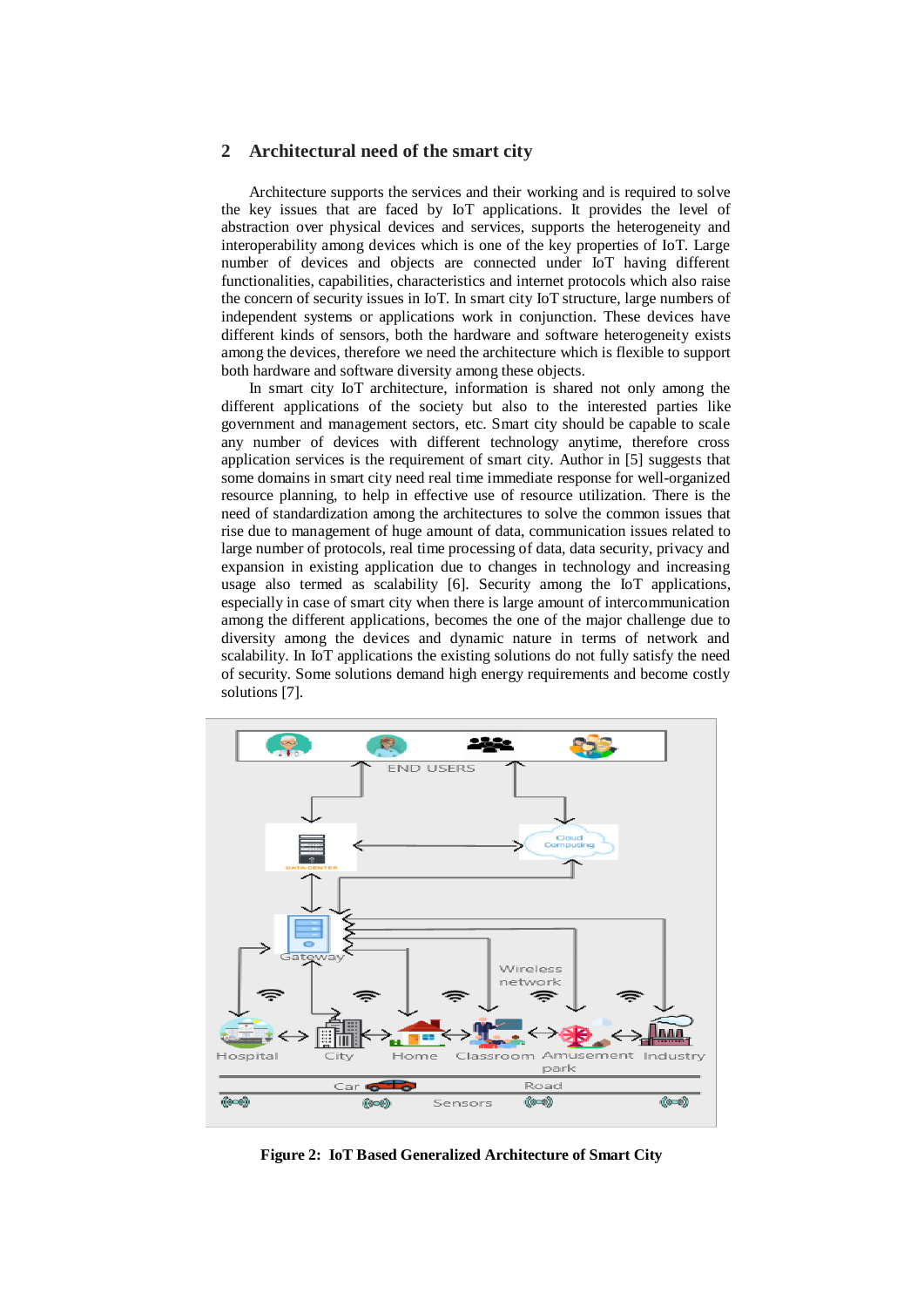Figure 2 shows a generalized open architecture proposed to support the different applications. It also shows that different sectors will contain the sensors and will be connected to a common gateway as these sectors will share the information to support each other. The kind of processing requirement of the architecture to support the issues in IoT such as the processing of data will be done at edges; means device level itself, to support critical applications like healthcare and also some data that cannot be handled at edge level will be processed at middleware, also called as fog computing.

With the study of issues in architectures and understanding the need of the architecture in smart city, the conclusion is drawn that smart city needs open flexible architecture which supports the scalability; means large number of devices can be added in the system anytime. Also scalability heterogeneity among the devices should be taken care of. A general architecture is proposed which is edge based open architecture so that real time data processing can be done and latency issue can be handled.

#### • **Smart City platform**

Smart city uses the emerging technologies such as WSN and big data analytics as large amount of data is produced by sensors to reduce the resource utilization and bring intelligence in applications. Effective data storage is also required because data grows at very rapid rate and similarly high computational and processing requirement need is handled by edge devices [8].

For building the smart city we need network of smart things using sensors connectivity among them. They collect huge amount of data using smart gateways where all devices send their data. Some initial amount of data can be processed by task offloading to the nearby devices or using the concept of femto cloud or fog structure at middleware level [9]. Whereas the tasks that need high computation cloud structure are used for processing and analytics. Data Lake for storing data, the value of which is yet to be defined and cleaned, and structured data is sent to the data warehouse. Data analytics and machine learning algorithms are implemented at the middleware level and cloud level for processing and analytics task, finally commands are send to the actuators to control the applications used by the end users [10].

#### • **IoT Application Requirements**

To implement the IoT solutions there is a need to create the applications, but applications implementation requires some basic requirements that are:

- 1. Scalability is one of the main requirements of IoT. The platform should be capable of adding any number of devices anytime without having any effect on the application.
- 2. IoT applications should be secure and trustworthy. These are the essential components as information flows in wide forms over the sensor network.
- 3. IoT applications require self adaptable, optimisable and configurable system according to the changing need of the environment.
- 4. IoT applications should be able to understand the situation and emotion according to the context, personalise the services and capable of decision making.s
- 5. Critical applications in IoT are required to be dynamic and should respond in real time without any latency. For example: critical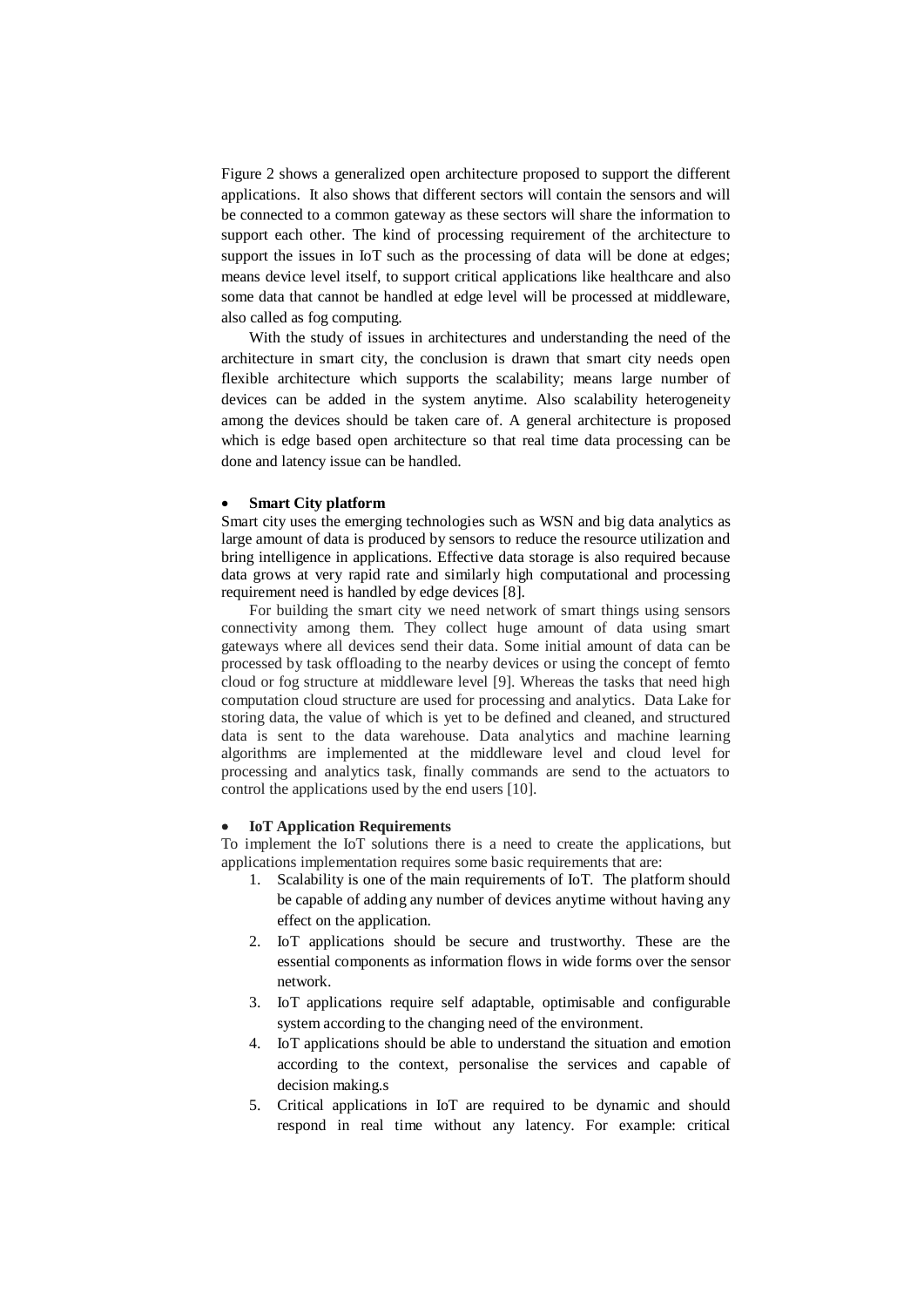applications like healthcare and inter vehicle communications have dangerous impact in case of latency.

6. IoT applications collect large amount of personal and private data which may contain the personal data and activity log of people. There is a requirement of privacy compliant law for data protection.

## **3 IoT Integrated applications and role of WSN in Smart City**

Smart cities are touching and transforming all the areas of modern society, like e-health, e-transport, energy, environment and education. For example: data from weather department can be extremely helpful for environment, flood and agriculture monitoring. Similarly monitoring the health of elder people and patients in the live environment can be highly useful. Some of the application fields where IoT is bringing a great advantage are:

#### **3.1 IoT in HealthCare**

IoT is transforming the healthcare and is one of the most important and critical applications among the society. Using wireless sensor networks to enhance the capability of healthcare structure and real time monitoring and processing is one of the most challenging goals. Reducing the cost and improving the care of the patients; at the same time dealing with the shortage of staff is the primary concern [11]. Problems related to complex data in terms of its variety, pace and latency also needs to take care of [12]. Healthcare needs multi-layer architecture having edge level computing at device level, Fog computing and Cloud computing for computation intensive tasks.

#### • **Mobile Computing in Healthcare Applications**

Mobile can give the facility of edge computing to monitor the health of patients from the distant locations and can be done by using central cloud at local level. Authors in [13] proposed a window based Rate Control Algorithm (w-RCA) and Medical Quality of Service (m-QoS) to provide better service and quality in the mobile edge computing based healthcare. [13] Patients will be wearing the sensor devices for continuous monitoring linked to the mobile applications for real time processing.

The cloud platform implementation helps the patients' 24/7 monitoring using smartphone app. Patients can track their health while travelling or relaxing at home anytime and anywhere. Farahani, B. et al. [12] says P2P video/audio capabilities can be provided to patients for identification of diseases as well as their treatments and refills of medicine whenever required.

#### **IoT** in Medication

IoT in medication of patients can be of great help specially in case of elderly patients. Home caring service, a self alarm system is proposed by authors in [14] to take the medicine. Also the state of medicine bottle is tracked by the sensors using weight sensors to give warning in case of medicine overdose. In [15] author purposed use of RFID technology (Radio Frequency Identification) labels and tags on patient's medicines connected over the internet over the IoT with patient's personal medical files. This will also help in better connectivity between the doctor and patient. Using this architecture physician can remotely monitor the patient state and warning can be generated to physician or nurse in case of some changes in patient state. Here authors have used machine learning algorithms and probabilistic learning structure to enhance the accuracy using classification.

As studied in [16] authors have proposed a smart necklace to determine the intake of medication by patients. It checks and observes the skin movement of the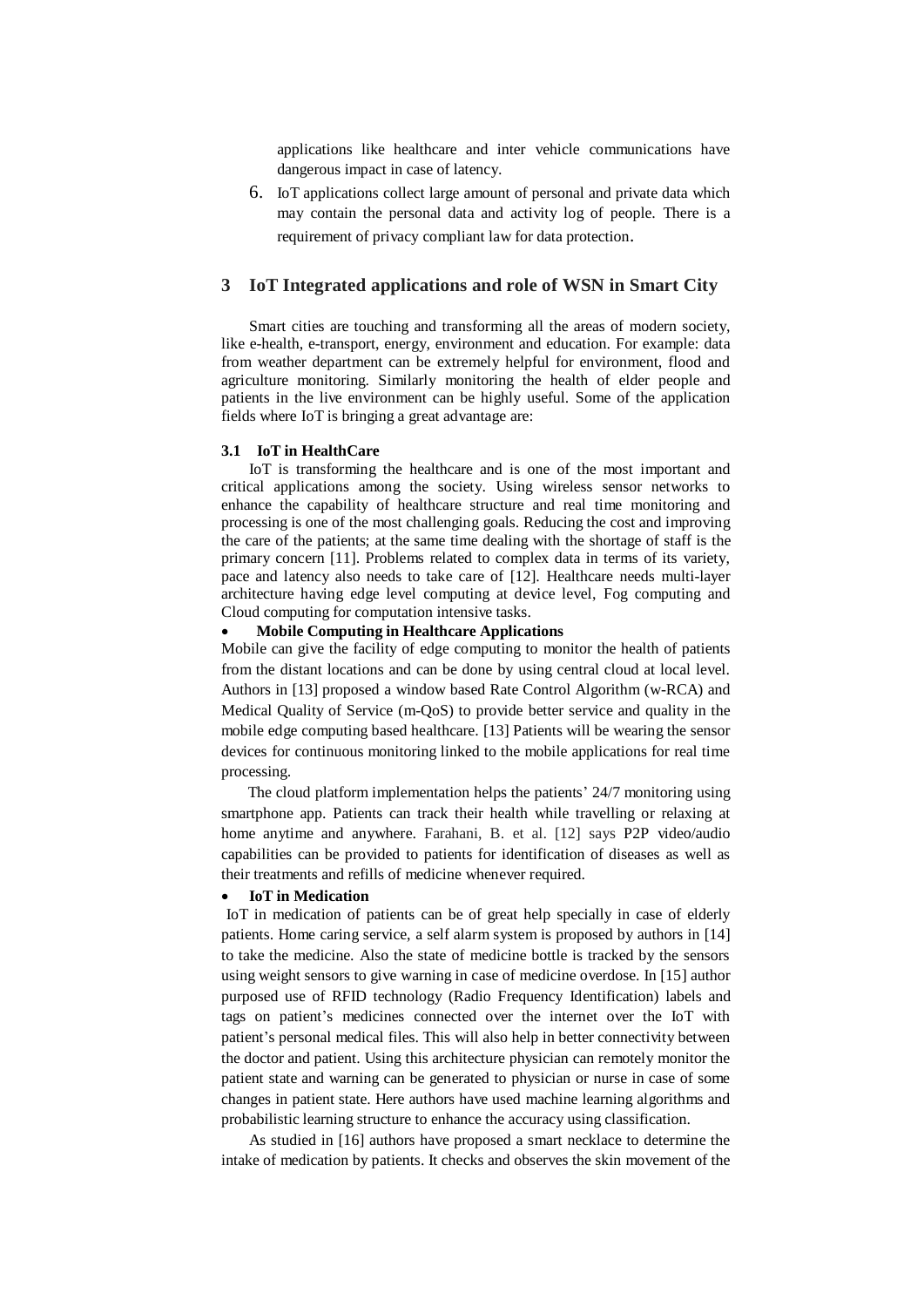neck part during the intake of medicine. Bayesian network is used in the study to accurately identify the swallow of medication capsules, normal speaking and chewing the vitamins [16]. In combination, medicine bottles are also made smart with wearable audio sensors and classifications are used to get the accuracy in assessment of medication adherence.

## • **IoT in Ambient Assisted Living**

The Ambient Assisted Living (AAL) [17] is particularly targeting the quality of life for older people who are dependent and are at home. It not only includes the medication and continuous health monitoring but also checks the Indoor Air Quality (iAQ) and comfort. The devices and objects in the home will be connected to each other to help the elderly and disabled persons in their day to day routine activities [18]. It will also take care of the growth of diseases by live check on the vital signs of the persons.

#### • **Challenges in IoT healthcare**

IoT in healthcare brings lots of new hopes to patients and elderly people but the seamless connection among locations, patients and hospitals are not easy to achieve. The main challenges in the way of IoT integration in healthcare are:

- 1. Management of large amount of data in health care system. Large numbers of medical sensors are attached to the patients and around them. Dynamic nature of the body with continuous state changing becomes more challenging. So collecting and analyzing data with accuracy becomes challenging.
- 2. Different formats among the data is also an issue as some data is collected by the images using cameras, some data is captured in the form of variations and vibrations, some in the form of body temperature, etc. Accumulating all these different data and analyzing on common platform becomes an issue.
- 3. IoT applications particularly in case of health care are time bounded and emergency services cannot tolerate latency and require real time monitoring and analysis. But the tasks that require high computations cannot be handled at the edge level so an open research challenge is present in the domain.

IoT healthcare has lot of advantages and scope but still there are lot of challenges which need to be addressed like device-network human interfaces, security, and privacy. Large variety and volume of data and lack of standard architecture is also an issue, including this network architecture should be scalable; latency rate should be lower with high bandwidth.

#### **3.2 IoT in Industries**

IoT is bringing revolution in industries by improving the machine to machine, machine to human communication and bringing intelligence in value chain of system and making it smart value chain. Industries are embedding intelligence and network communication among the process belts to improve their own systems and products. Checking the events, warning of failures and suggestions to improve and upgrade the existing hardware, refineries, offices according to IoT applications to enhance the efficiency of the existing system are the advantages of bringing IoT. The main purpose of bringing the IoT in industries to offer their customers new sets of premium services is:

• Using Machine Learning (ML) and Natural Language Processing (NLP) to bring smart handling of equipments and their pre-maintenance.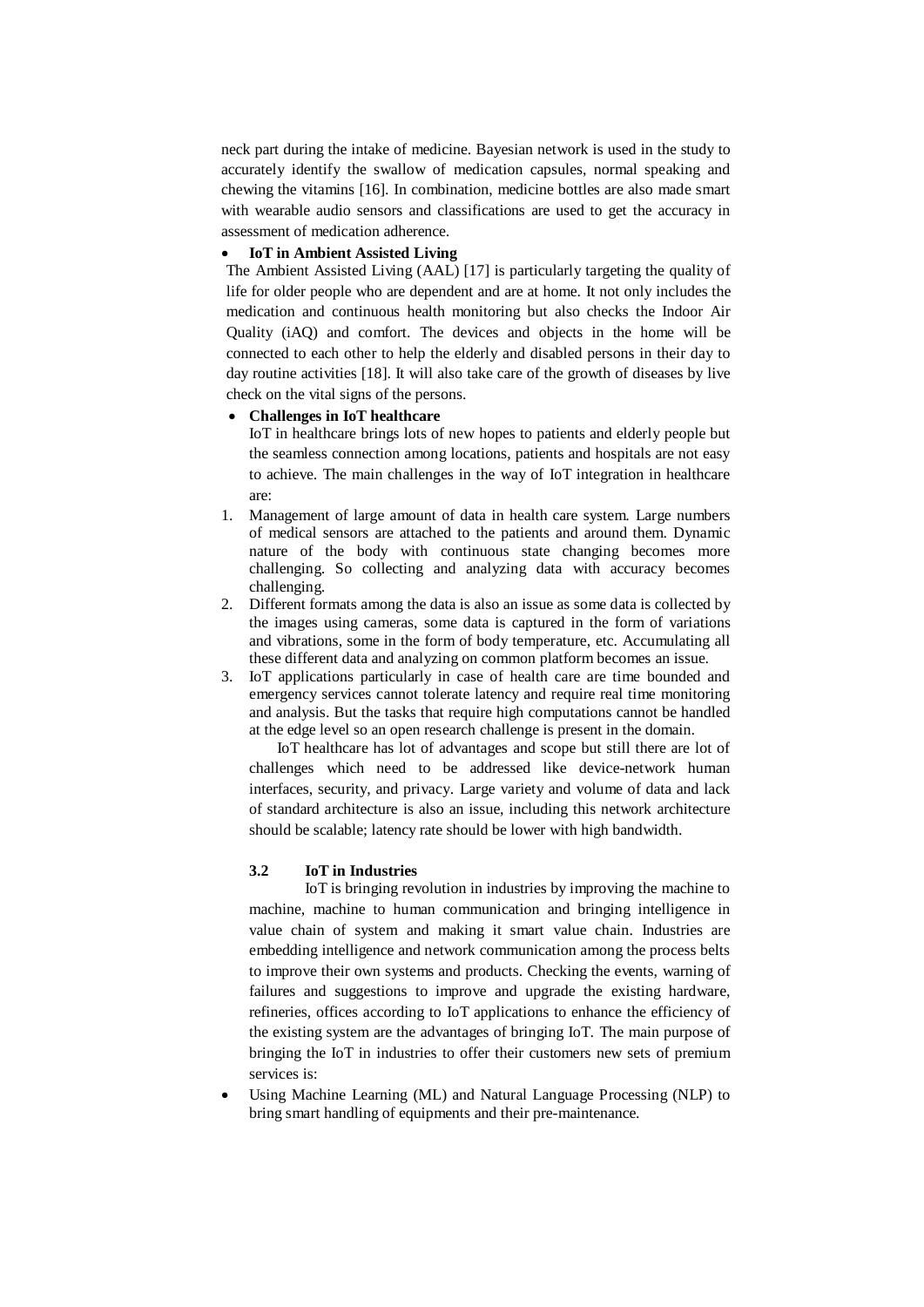- Making pricing dynamic and analyzing the data based on the usage, providing it to the manufacturing value chain helps companies increase efficiency and reduce the processing costs.
- In retail sector giving retailers and customers personalized experience [19].

IoT is among one of the future technologies gaining large popularity for all kinds of industrial domains. In this, there is a global network where machines and devices work in conjunction with each other. Author in [20] says that the full power of IoT in industries can be achieved by complete connectivity of devices in industries. For all kinds of processing, monitoring and management of data cloud based business model can be used. IoT is not only touching but also becoming part of every aspect of industries from logistics, retail management, and customer support to supply chains.

• **IoT value chain** 

In broader view it is not restricted to one organization, rather allows the data to be shared publicly in multiple organizations. This data is the information that can help the other actors to perform better in terms of design, decision making and controlling other devices to optimize the services. IoT value chain has different components like for taking inputs there are different sources of IoT value chain, devices/sensors, open data and corporate databases. Then initial development of information and components is done under production and manufacture, processing of information is done using data analytics to create knowledge; packaging is also a component of this chain where product is made ready for distribution and finally distribution and marketing where in this information products are used for improving internal decision-making and for resale to other economic actors.

Today corporate sector wants to provide direct and customized service to the consumer and this is becoming possible with the merging of Machine to Machine (M2M) value chain with IoT services. Data has not remained specific company based now; it is collected over various sensors and Radio Frequency Identification (RFID). Today we need Information driven value chain in industries. Industries not only want to sell their products but also want to know the potential of the business. Before starting up, analysis reports are generated to know the current and future aspect of business, what can be its growth rate, how future demand will rise or decline or what kind of scalability will be required in the business [21]. For example, today your GPS device can learn that after a long journey you prefer a cup of coffee and after journey your smart phone shows you immediately the nearest best cafe areas or coffee business makers can learn that in this region lot of customers after travelling from train prefer a coffee, so let's start cafeteria in nearby location, earlier no smart learning or searching was there and people use to walk and search by asking the people nearby.

Similarly, clothing retailers can learn your preference and choices from your buying and trial habits which he could use to give customized service to customer as well as it can help him to stock only the preferred choices of customers in the store.

## • **Challenges in IoT Industry**

Here IoT deals with some common challenges that health care system deals with, like scalability is big challenge in IoT implementation in industries, it means growth in terms of capability, system and network. Infrastructure and processes in industries grow at rapid rate; the IoT structure should be capable to accommodate that growth. As industries are of different domains for example manufacture sector is different from retail and logistic sector;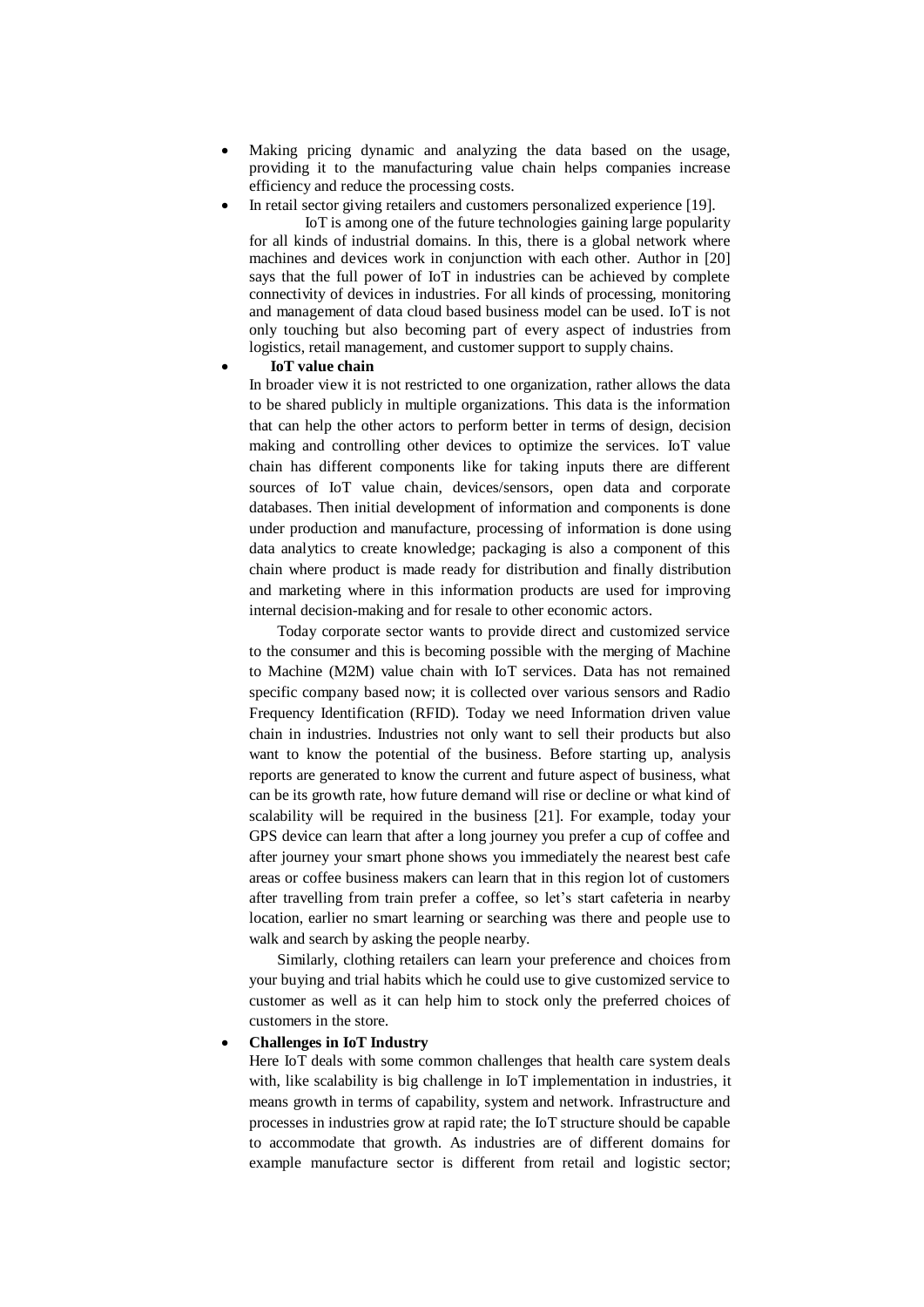similarly, information technology sector is different from the production. There is a gap of technological standardization as lot of hardware is involved in the technology or platform. In lack of standards companies that make the IoT based products use the random architectures that they feel comfortable and easy in implementation [21].

 As different hardware and platforms are involved, interoperability becomes a challenge. This hardware makes use of different software to swap over and utilize information, a broader software infrastructure will be needed on the network and on background servers in order to deal with the smart objects and offer services to support them.

 Fault tolerance is a big issue in IoT devices, as they are dynamic and mobile in nature. They change their state and behaviour rapidly. Structuring an Internet of Things and an ability to automatically adapt to changed conditions is required [21].

#### **3.3 Internet of Things in agriculture**

Recently agriculture farming has gone through technological transformations. In last decades, it has become more technology driven and industrialized, bringing large number of benefits to the farmers. The ever increasing demand of food in terms of both quality and quantity has made agriculture more as industry where now farmers have gain complete control from production to selling of crops. Revolution of technology in agriculture is possible due to Internet of Things (IoT); it is a highly promising family of technologies which offer solutions to the several existing problems in agriculture. Researchers and scientific groups are continuously working on IoT applications integrated with Wireless Sensor Network (WSN) to help the agriculture sector to deliver better services and enhanced IoT products.

Using automated machinery to control and optimize water use, energy management and use of chemicals for pest control and use of fertilizers, Precision agriculture [22] aims to boost and develop agricultural processes to make sure maximum output and require quick, dependable, scattered measurements in order to give growers a more detailed overview of the in progress state in their cultivation area. Agriculture applications will also keep track on weather and environment information; gather the data from various heterogeneous systems, evaluate the knowledge and organise them in form of smart algorithms to provide a better insight into the in progress processes, do the interpretation of the present conditions and make predictions based on heterogeneous inputs, and based on the collected information warning signal will be produced. The different fields of agriculture where IoT is bringing changes are:

- 1. Green Houses observe the climate conditions using sensors and control them to maximize the production and maintain the quality.
- 2. Control the various parameters of humidity and temperature levels to form the compost to prevent fungus and other microbial contaminants.
- 3. Tracking the animals and identifying their grazing locations using sensors and study of the air quality in farms and detection of harmful gases from excrements.

4. Continuous monitoring of crops for reducing spoilage and crop waste [23].

• **Implemented solutions available in IoT Agriculture The Kaa** IoT Platform provides sensor based remote monitoring of crops and equipments including live stock management with climate monitoring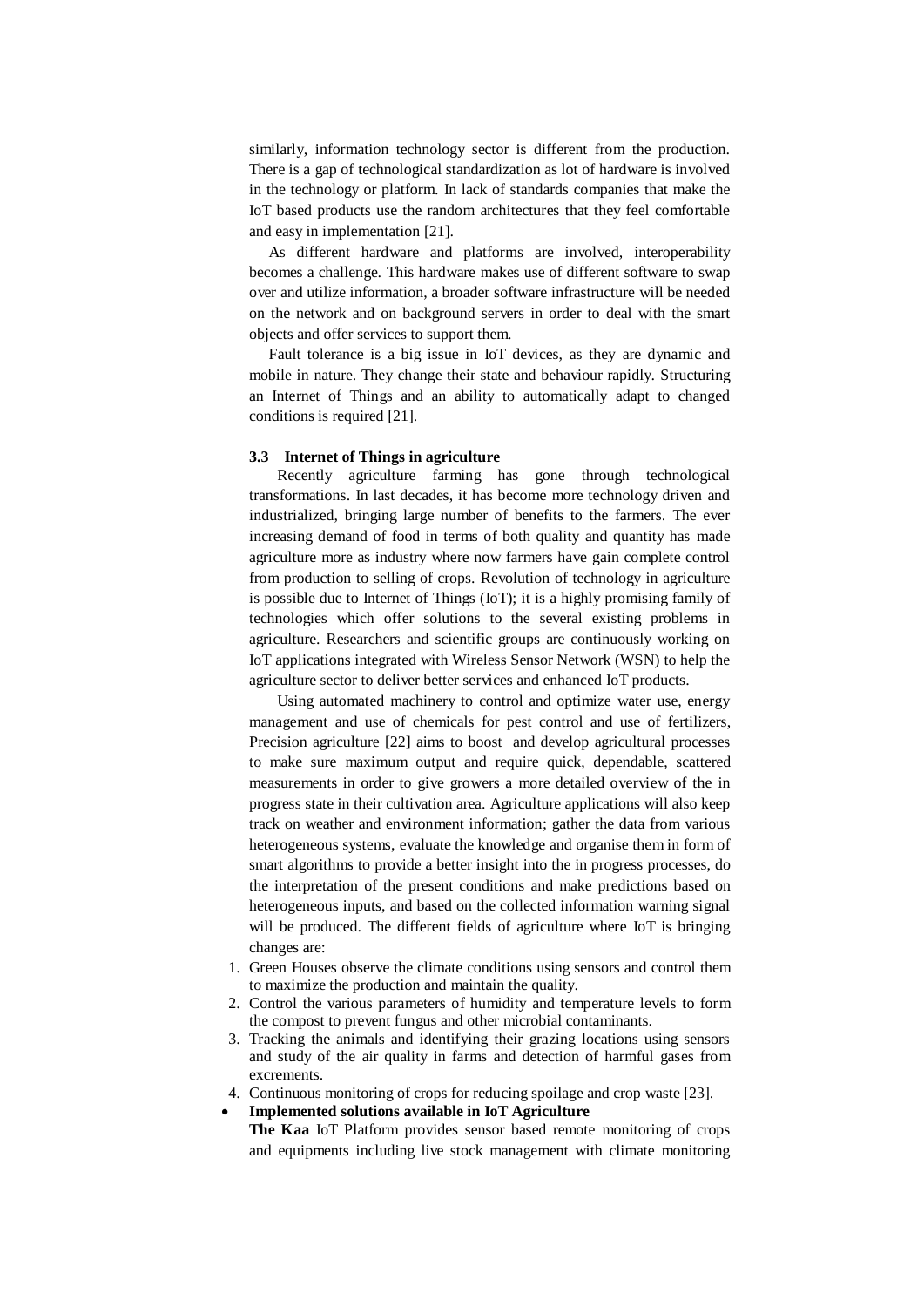and forecasting. Provided services include live stock tracking, stats on live stock production and smart logistics and warehousing [24].

**Farm Logs** is a sensor based software application for technology enabled farms. It helps to manage day to day operations on the field, create agronomic plans that calculate field level profit/loss based on your input expenses and rates. It also helps in documentation for reporting and analysis and tracks your marketing position and make more profitable crop sales [25].

**The Phytech** gives the ability to direct plant sensing, connects you directly to the plants, sensors are connected to the plants micro-variations of stem diameter that are scientifically proven stress indicators. The data is transmitted in real time to the Phytech cloud for further analytics, providing certainty in decision making, optimizing production and reducing risk. Patented algorithms are continuously performing data analysis and does predictive analysis provide meaningful alerts and recommendations. Machine learning algorithms provide irrigation scheduling recommendations to maintain the plant status in the optimal zone with minimal resources [26].

**Semios** platform with monitoring of conditions also checks the disease condition and plant health in real time. It's a powerful tool in yield improvement that helps growers assess and respond to insect, disease and plant health conditions. It provides sensor based integrated pest control, whether monitoring with forecasting, Disease Model Conditions and Risk Evaluation and Monitoring Moisture and Soil Conditions using big data analysis and data prediction [27].

#### • **Challenges of IoT in agriculture**

In agriculture for the successful implementation of IoT there is deployment of large number of IoT devices because of large area, this can arise the interference problem with the local spectrum such as ZigBee, Wi-Fi, Sigfox, and LoRa [28]. There is one more challenge of exposition of devices to the harsh environmental conditions like physical damage and degradation.

IoT in agriculture will need large number of IoT devices, lack of standardization in existing gateways and protocols lead to heterogeneity and scalability issue [28].

## **3.4 IoT integrated Smart Home/ Building**

A smart home and building using devices and objects connected over the internet for remote monitoring of daily used appliances of home such as lightning, water utilization, monitoring and optimizing electrical equipments. Using smart homes and buildings concept not only day to day devices like smart doors, lights are controlled but also security of home and building are monitored. IP-based cameras, alarms, motion sensors, fire fighting equipments and connected door locks give more home security. To provide such kind of automations in home and buildings IoT connected wireless sensors are bringing the revolution.

IoT using sensors in conjunction provide large number of services and applications such as smart metering to optimise the energy usage and sending the consumption data to the energy provider to reduce the waste further, in similar manner smart metering for water consumption can be done which can provide great aid to societies and cities by looking in to the mater of depleting water resources. Like this all home resources work in conjunction. Sharing the information among each other processing, optimizing the tasks and taking decision accordingly forms the smart environment. Sensors optimize the home utilities based on human activity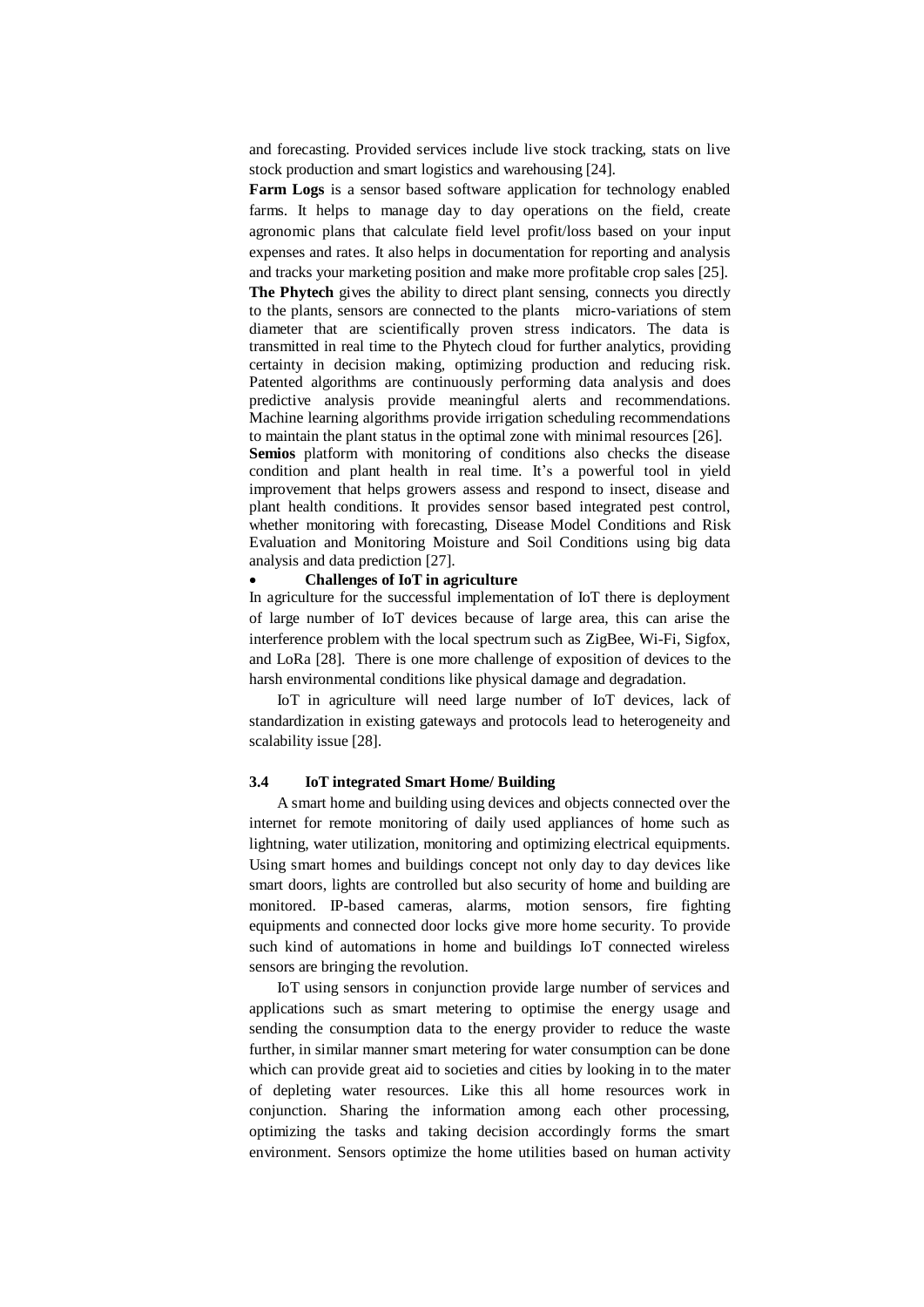for example temperature sensor, humidity sensor to auto control the air conditioning not only this for elder people alone at home it can support their medication and raise alarm in case of emergency situations, giving support to the elder people and patients [29].

Smart Home works by automation of home and its appliances and minimize the user input for controlling home appliances. One of the most common hardware platforms that is used to create a smart home application is Arduino using sensor and actuators and for networking Zigbee technology's mostly used. Cloud structure is important part for big data analytics and data prediction [30]. In literature Son et al. [31] introduced a system based on resource awareness they mentioned mobile device access remotely to home using Web Services Description Language (WSDL) and Simple Object Success Protocol (SOAP). Energy management is also an important application in smart home and buildings in this context, Han et al. [32] suggested a new Smart Home Energy Management System (SHEMS) based on IEEE802.15.4 and ZigBee. A multi sensing application for reducing total energy cost. Wu et al. [33] studied the home nature of a smart home in serving its users, they mentioned a framework of intercommunication among the services and users, using the framework, and they developed two pervasive applications of "Media Follow Me (MFM)" and "Ubiquitous Skype." To predict the user activity, a sequence prediction algorithm is proposed by Alam et al. [34] using enhanced episode discovery. It monitors the user behaviour in sequence of activities. Based on human activity patterns. Chen et al. [35] used multi sensor approach consists of activity recognition from context ontology modelling and situation formation process, for real time continuous activity recognition.

#### **Challenges of IoT in Home and Building structure**

Heterogeneity among the IoT objects become one the challenge of smart home and building, the IoT should be capable of integrating these devices seamlessly, In case of smart city proposing the general architecture of IoT is hard due to large number and different type of devices, protocols and services [36].

Seamless connection among the devices means easy to connect anytime and anywhere in IoT system, termed as Interoperability. It's a prime concern as in smart home devices and network system comes from different vendor so joining them to achieve interoperability becomes challenge.

In IoT smart homes and buildings to achieve self maintenance and management becomes one of the major concern, devices should be capable self monitoring and optimizing their health and notify the user [37].

## **3.5 Intelligent Transport System**

IoT is playing big role in smart transportation giving solutions to many existing problems in it providing Intelligent Transportation System. There are large numbers of issues that exist among the transportation like traffic congestion, management, minimize the environment impact due to pollution to give the benefits of transportation to commercial users and the public in general. Inter communication applications among vehicles can be provided to help citizens save time for smarter city. Intelligent Transport System (ITS) works to improve the traffic management by reducing traffic issue, giving the prior information about real time traffic, local convenience,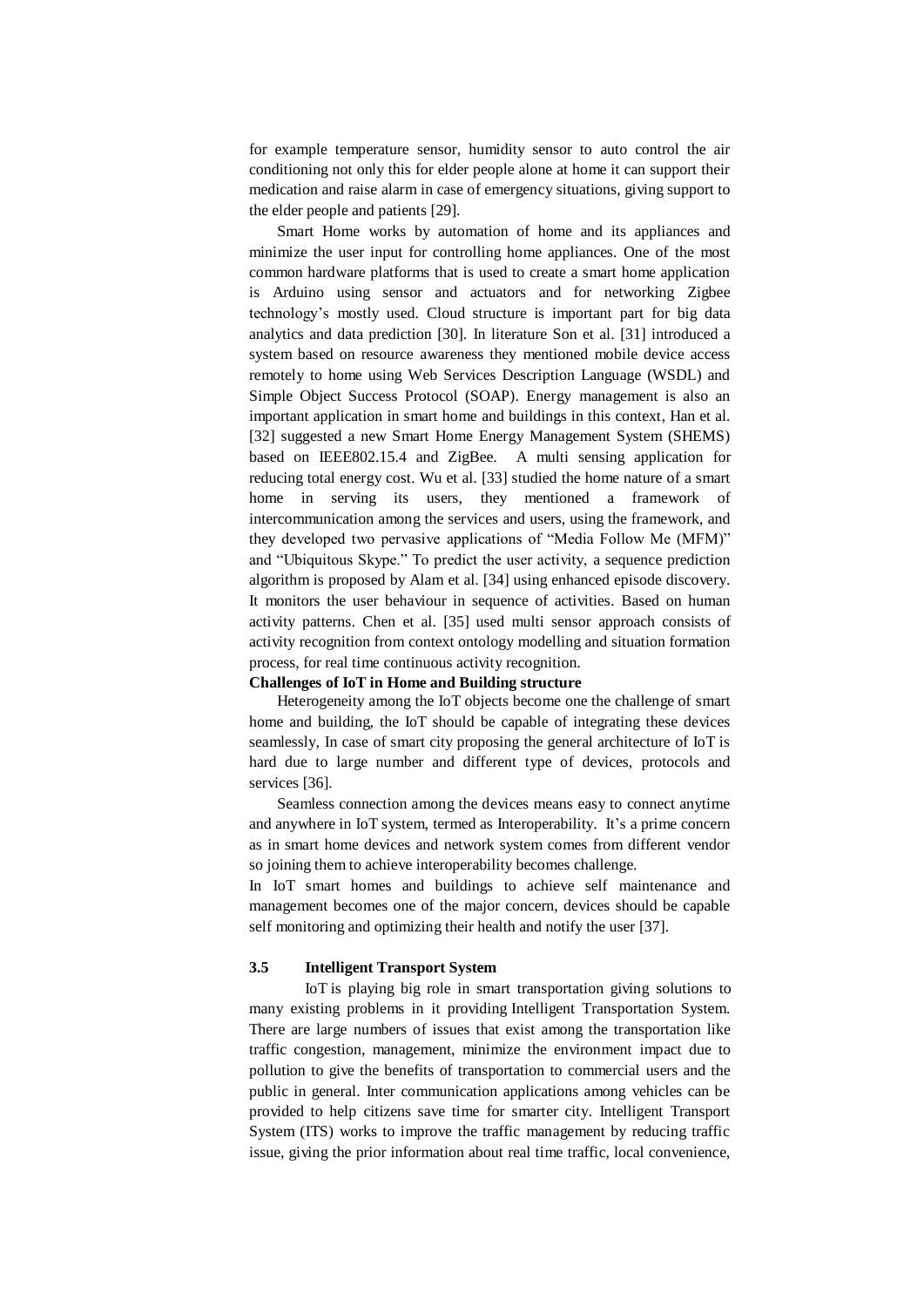seat availability etc. which help commuters as well as enhances their safety and comfort.

#### • **Application areas of Intelligent Transport System**

In smart city, all domains of the society will be digital to make the life of the citizens easy. Children going to school, people to office and college transport system should be safe. In case of elderly people, the need of smart transport even rises. Old age drivers and pedestrians have more accidental rate, large number of application areas exist in Intelligent Transportation Systems (ITS) to enhance the user and citizen facility in smart city like blind people can be helped by self guidance applications and can save a lot of time of the users.

For implementation of IoT to make smart transport, large number of sensors is embedded in vehicles by the automotive manufacturers to enhance the road safety and better management of traffic. Government departments for road and construction can use the smart ITS to enhance the road infrastructure by implementing sensors, devices and cameras that will monitor the environment and traffic in live conditions.

Authors in [38] mentioned that ITS is providing great help in improving the road safety, reducing the traffic congestion by using number of sensors and actuators like tire pressure monitoring and rear-view visibility, like this many more sensors are now embedded in vehicles to enhance and monitor the performance. It can be said that number of sensors is continuously increasing in vehicles to first make the vehicle as the smarter vehicle.

In [39] authors have mentioned that IoT and WSN are supporting large number of applications like logistics support, emergency services and several other applications. Not only are the vehicles with sensors but number of sensors are also used on the roads to enhance the road safety and conditions.

## • **Challenges of IoT in smart transport system**

In intelligent transport system, a large number of vehicles are connected using IoT in geographically dispersed area using cloud computing centres, huge amount of data is generated and transferred. Big data processing and analytics is performed. Due to large amount of data created and processed, the issue of latency arise which is risky in case of medical and emergency.

Fog computing brings the solution to the above problem by real time big data analysis which gives the feature of processing data at middleware level and edge of nodes, but the smart transport systems have dynamic nature, so implementing such solution becomes challenging, also the huge amount of big data collected over the transport system is heterogeneous in nature [40].

## **3.6 Efficient Energy Management using IoT**

Smart utilization and management of the energy is the biggest concern of the modern society. Using IoT to make the city smart require large number of IoT enabled applications, as the IoT devices are increasing in number and features the need of power to manage these devices also grow. It is the essential need of the smart city to efficiently utilize the energy. The energy utilization information of smart homes, buildings including school's offices, amusement parks and roads street lights etc. are collected and analyzed for the optimization as also send to the grid system for proper resource utilization.

Authors in [41] mentioned that consumption of energy can be minimized by effective management of home appliances, education and healthcare system. To manage the energy consumption of home, commercial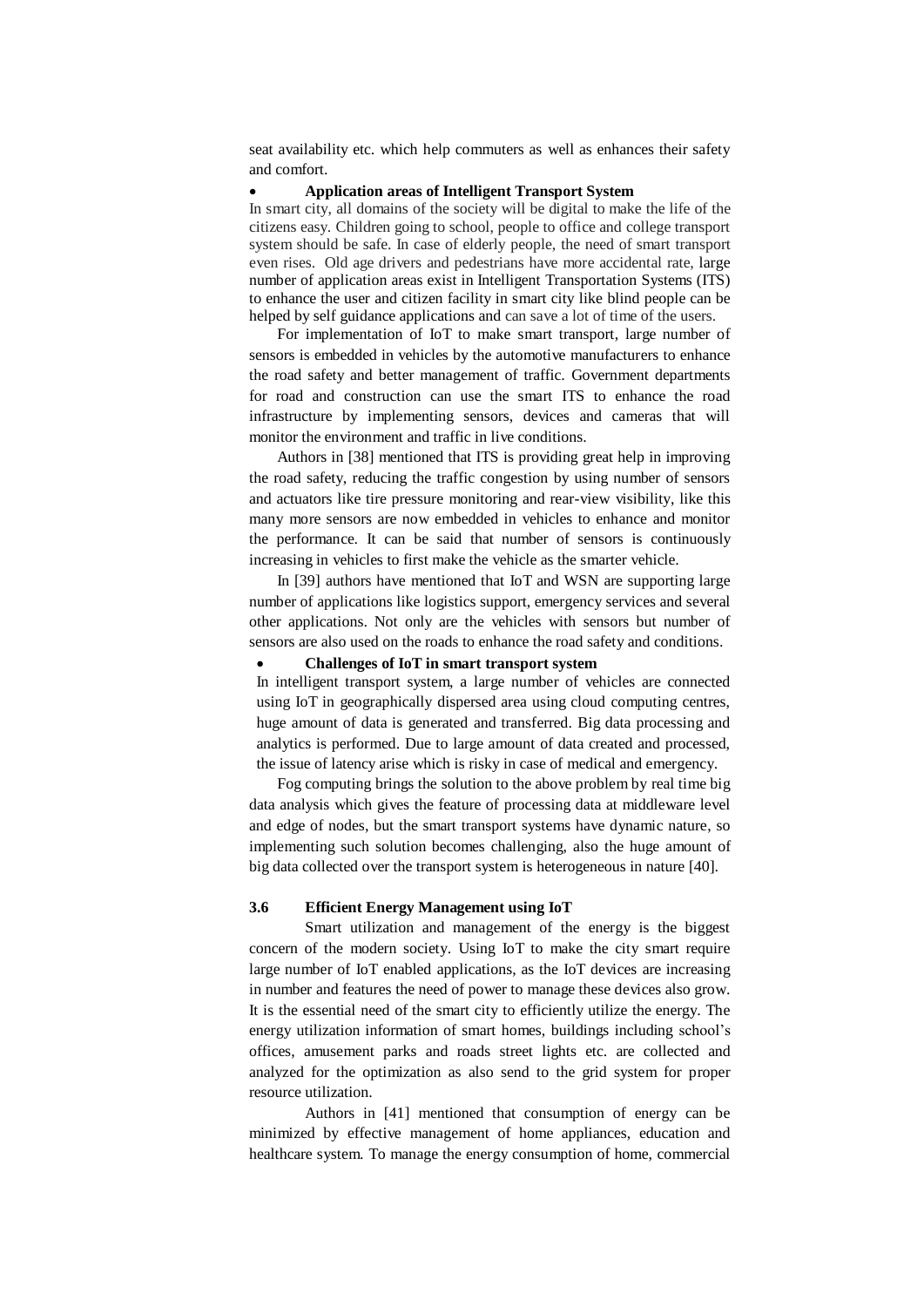and industries, big data is collected from them and utilized by using various processing algorithms and making analysis. Energy Management System (EMS) and data acquisition System on Chip (SoC) is presented in the paper to gather the consumption data of energy from the devices. Data is sent to the centralized server where it can be processed and analyzed. In [42] authors propose an on-demand supply model in this consumer is also informed about their consumption nature so that user can make decision on their consumption to reduce the cost and consumption itself.

 DC powered homes concept is given in [43] as a distributed system for residential area, but due to lack of any standardization in protocols intelligent DC powered homes currently cannot be considered to replace the traditional system of AC supply. In [44] Multiple in-Home Display systems (IHDs) and Automatic Meter Reading systems (AMR) are discussed to provide energy management information. In this the smart home system by analyzing the proper condition of the resources choose itself the display interface such as television, smart phone etc. A Home Energy Management System (HEMS) architecture is proposed in [45] in this smart meter data is used for monitoring real-time information on home energy consumption and giving online remote control to devices status. This model is only proposed for small area using the HTTP protocol but for large residential areas Message Queuing Telemetry Transport (MQTT) protocol is required. In [46], a model is proposed where all the nodes and devices connected in smart home plan their operations based on the weather conditions. In this system data is sent to the web server using Extensible Mark up Language (XML) and XML files, but bandwidth issues are faced due to large size of files.

Smart grid concept is discussed in [47] for effective monitoring, smart control and reliable and efficient power delivery. Using IoT a smart grid is formed having Wireless sensor networks as it is a main component. The smart grid provides the smart monitoring which is the main goal of it. Smart plugs, gateways and meters connected to the appliances using network creates a communication channel between provider and consumer to provide better energy production and consumption. The smart grid keeps the track of both energy generation and consumption

#### • **Challenges in Efficient Energy Management**

Various kinds of attacks can be done on smart home and buildings like Impersonation/Identity Spoofing that aims to consume someone's energy on its behalf. Eavesdropping is another attack on IoT-based Smart Grid as they use the public communicate infrastructure to gain the energy consumption information of user and households. In Data tampering attacker gain the access of modifying the exchanged data, can change the rate pricing of energy. Attackers can gain the authorization and control access and can remotely monitor and configure energy utilization information by changing the readings of smart meters and sensors. Including this private information of the users can be monitored by analysing the usage information [48].

 In general, the energy resources are volatile in nature and smart grid should be capable of managing the volatile behaviour as well as energy systems have to follow governmental laws and regulations, including this energy delivery need to be optimized according to the business needs and potential legal constraints [49].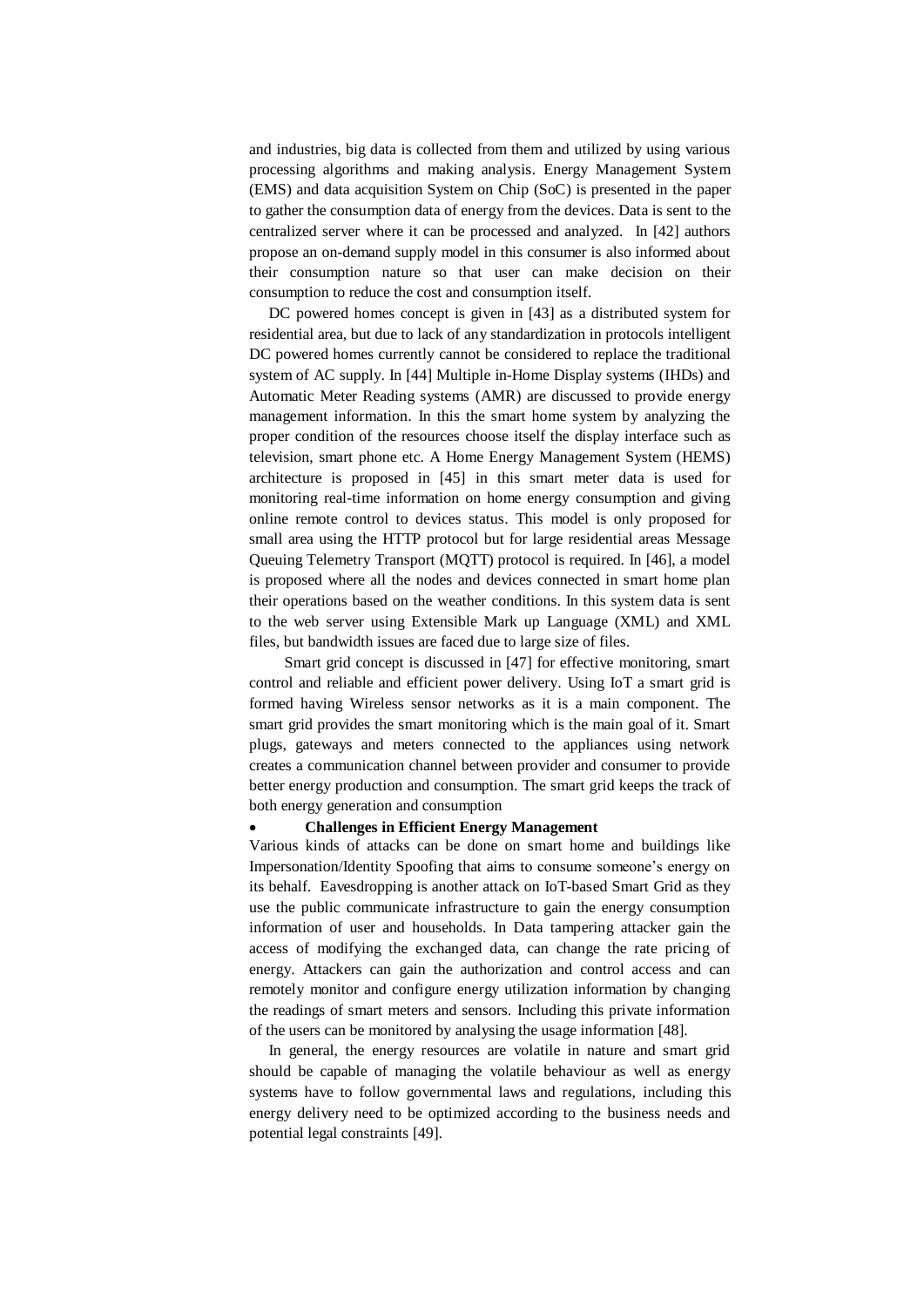## **3.7 Smart Water Management**

Smart water management means various processes to manage the water resources and its consumption, in optimized way so that there will be least wastage. We know the water depletion is big challenge among the society, in [50] author looks into these issues including equipment maintenance. The water management system work in conjunction with water resources, society and environmental systems. Water management system is fragile and continuously changing and evolving due to different sectors from industries to agriculture, household has different requirement.

The utilization of water is biggest consumer in field of agriculture [51], the main cause of the water wastage are leakages in distribution and irrigation. Moreover, the problems like under irrigation and over irrigation needs to manage. IoT in agriculture need integration of large number devices, objects having heterogeneous and advanced sensors. They will work in conjunction using software application that will implement cloud computing and big data analytics.

In [52] distribution large number of sensors and actuators near to the water grid, water distribution resources are proposed for real time monitoring and controlling for efficient management. Water meter, pumps are monitored and controlled in real time. A smart water quality monitoring system was proposed in [53], an interface was designed for data storage, data processing. The different sensors used for quality monitoring are temperature sensor, turbidity sensor, pH sensor, water flow sensor the system is connected with the Adruino hardware for measurement and analysis. This proposed system was designed for maintaining the quality of environmental water resources reservoirs.

Jing [53] designed a model based on software using language  $VC++6.0$ to remotely manage the water supply based on wireless sensors based on GPRS and microcontroller. Purohit and Gokhale [54] used Intel microcontroller to design a real-time water quality measurement system based on water quality measuring sensors. Beri [55] design a device that measures in real time various parameters of water such as pH, temperature and turbidity. In [56] author proposed an android based mobile application where user can check the water level in tank using sensors, this information will be send to the cloud. This model can help the residential societies to minimize the water wastage level.

Several major advancements have been attempted to automate meter reading such as smart motor controlling, Automated Meter Reading (AMR) system are the features of the proposed system. Including this model will also do trouble shooting by

Identifying the leaks, breaks and optimizing performance through optimizing pressure, flow and usage.

#### • **Challenges of IoT in water management**

In water management scenarios one of the biggest concern is the risk of physical attacks over the devices, most of the devices are accessible making capturing easy. Cloning of the devices can be done, installing any malware or firmware.

Water is a vital resource for life, management of water is facing big challenges like interoperability and lack of standardization in monitoring protocols and equipments.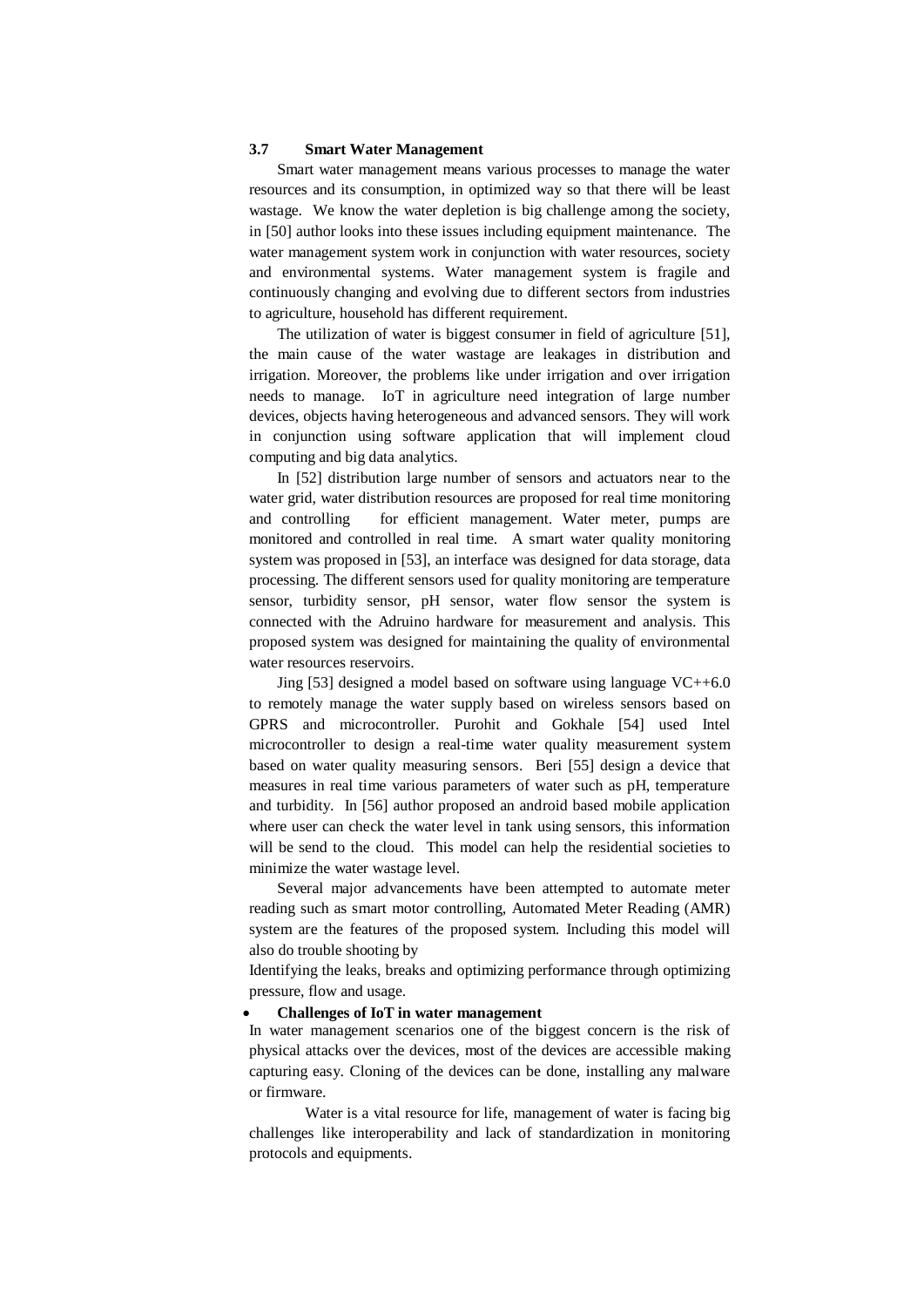Cyber security of the implemented devices in IoT is also big concern as devices objects are vulnerable during networking and inter communication [51, 57].

## **3.8 Environment Monitoring using IoT:**

The optimization of home resources according to the usage is termed as home automation, similarly if the environment can be made to self optimizing according the needs of the human termed as smart environment [58]. A smart environment means making things around us easy for example moving heavy objects for the elderly. IoT based smart environment focuses facilitate our lives and to investigate its effect on human life, it gains the knowledge from inhabitants and adapt according to its inhabitants. The integration of IoT with environment will consist of several applications to monitor and analyze the environment. These applications will enable to monitor the environment and its various parameters from the remote sites, smart home, building, transport and health etc. all in composition become the part of smart environment [59].

In [60] author proposed microcontroller based garbage bins or dustbins having IR wireless system, this system will show the current status of garbage on mobile web browser and when the dustbins are overloaded. Air pollution is one of the biggest threat to the environment and main cause of the air pollution are industrialization and emission of harmful gases through vehicles, a real time monitoring is required to detect the pollutants. [61] Presents IoT based solution to the air pollution problem called as Polluino. This is an Arduino based system to monitor the air pollution, a cloud based platform is also developed to maintain the data coming from the several external sensors. The following parameters are measured to determine the quality of air carbon monoxide, carbon dioxide, nitrogen dioxide, methane, hydrogen sulphide, ozone, ammonia, particulate matter, benzene, ethanol, toluene, propane.

In [62] paper presents air quality monitoring system with context awareness, which means personalizing the services based on situation and context of person or place. In a context aware system monitoring alone is not enough, there should be a notification systems regarding citizens there is a need to give alerts in real time; the information provided to users should be adapted accordingly to the activity the user is going to be involved and notifications should be sent accordingly. In this paper, a smart context-aware system has been proposed and implemented. This system can obtain relevant context from the user, provide real-time air quality information and notify citizens accordingly. With such a system, we can prevent unexpected health issues related to poor air quality conditions, as well as being able to suggest more suitable places or activities to users according to their context and current air quality. Therefore, the system provides one step forward in the scope of smart cities, improving life quality for citizens in general, and for risk groups in particular.

In [63] an early warning fire fighting system is proposed based on internet of things, it detects early sign of fire by using the various sensors like temperature, humidity, flame, and gas. Warning message is generated based on the threshold value set in the sensors accordingly system generate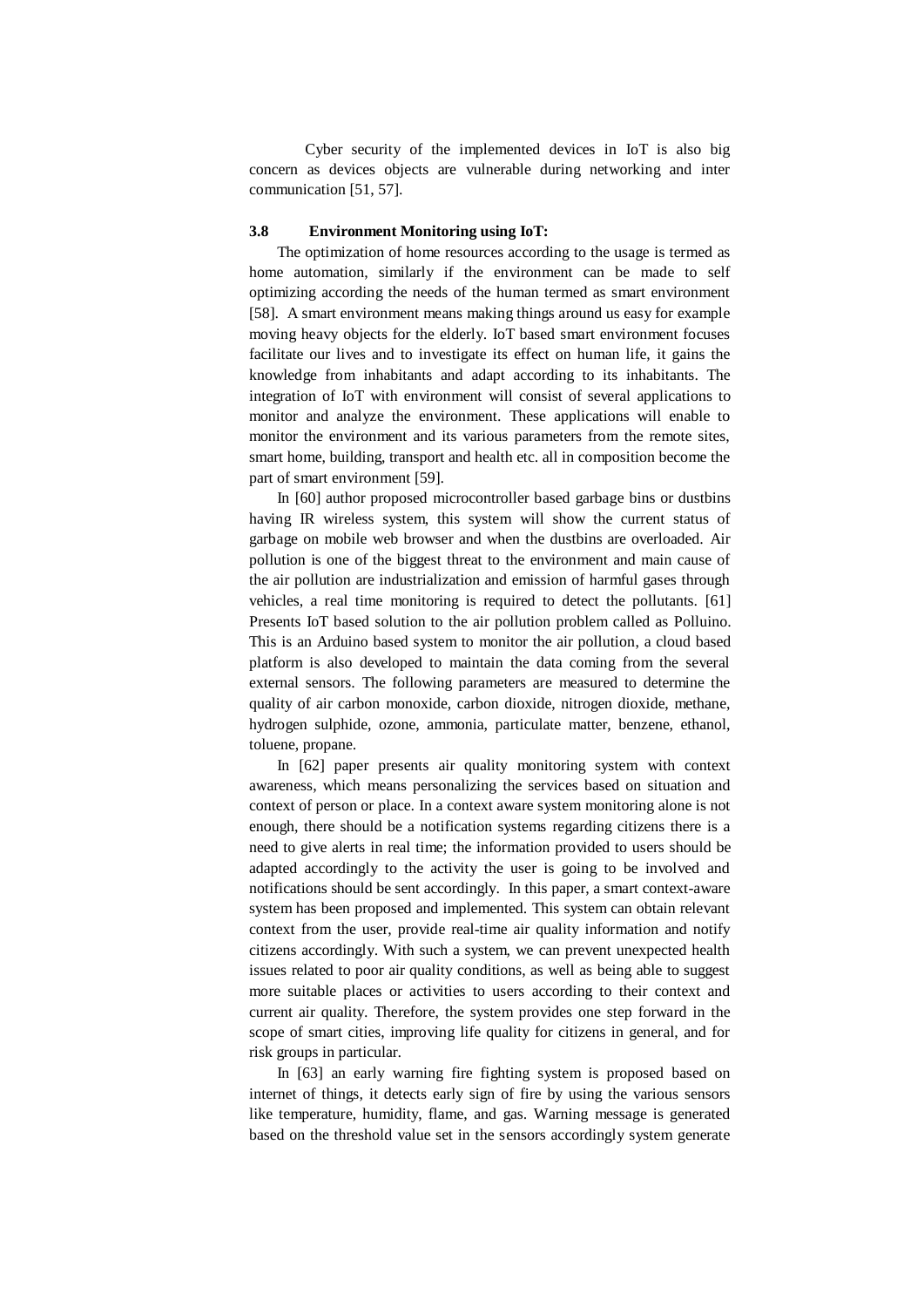the notification email and text message to the user phone and switches off the main power system.

Wireless sensors networks (WSN) are providing an aid in measuring the environmental parameters in real time, environmental disaster and live monitoring of it is one of the greatest need of the world. In [64] a Raspberry Pi based IoT system enabled with video cameras is proposed for landslide detection. The data collected by the video streaming are send to the computer vision algorithm and generate notifications through android application.

Topographical images are used to perform the surface modelling and detect the recent activity of landslides known as Light Detection and Ranging (LIDAR) [65]. In [66] satellite images make use of Image thresh holding by genetic programming to detect landslide activity in a region. Bag-of-Visual-Words (BoVW) and Probabilistic Latent Semantic Analysis (pLSA) [67] methods are used for landslide detection using the image sensing classification method based on k-NN classifier to detect landslide and non-landslide region.

Authors in [68] proposed a complete solution to monitor the landslides; this architecture is composed of micro meteorological node to collect temperature, relative humidity, wind vane, wind speed, rainfall and a ground node which measure the soil moisture at different depth.

Animals are under study for the early detection of natural calamities [69] this article presents study that various animal can detect the approaching disaster early, therefore the applications need to be developed that use sensors and computer vision to collect data on animal behaviour. The behaviour of animals is studied as an indicator of natural disasters using data processing and analysis.

In [70] authors proposed an earthquake early warning using IoT integerated with WSN. The sensors are placed in the surface of the earth. The system is based on compression P wave and transverse S wave which radiates during the earthquake, P wave travels faster and trips the sensors and an early alert signals are generated giving humans and automated electronic system a warning to take precautionary actions with S waves. The Zigbee transmitter are used to send the alert signals, warning are send to the smart phones.

#### **Challenges of IoT in environment study**

Deployment of IoT to create the smart environment needs successful meeting of certain parameters like compatibility different products connected, large amount of data is generated attention should be given to storage, access, and processing of such big data generated by devices forming an IoT environment.

It is difficult to monitor every landslide prone area because of the costly instrumentation and maintenance also the delay in sensitive information is critical to the environment [65].

Recognition of animal activities are not accurate all the time, there can be several other parameters that can change the behaviour of animals like climatic conditions, magnetic storms, seasonal factors, noise, etc. [69].

## **4 Comparative Analysis and Discussions**

After the study of various issues and challenges in IoT a conclusion is drawn, it has been found that irrespective of application areas there are some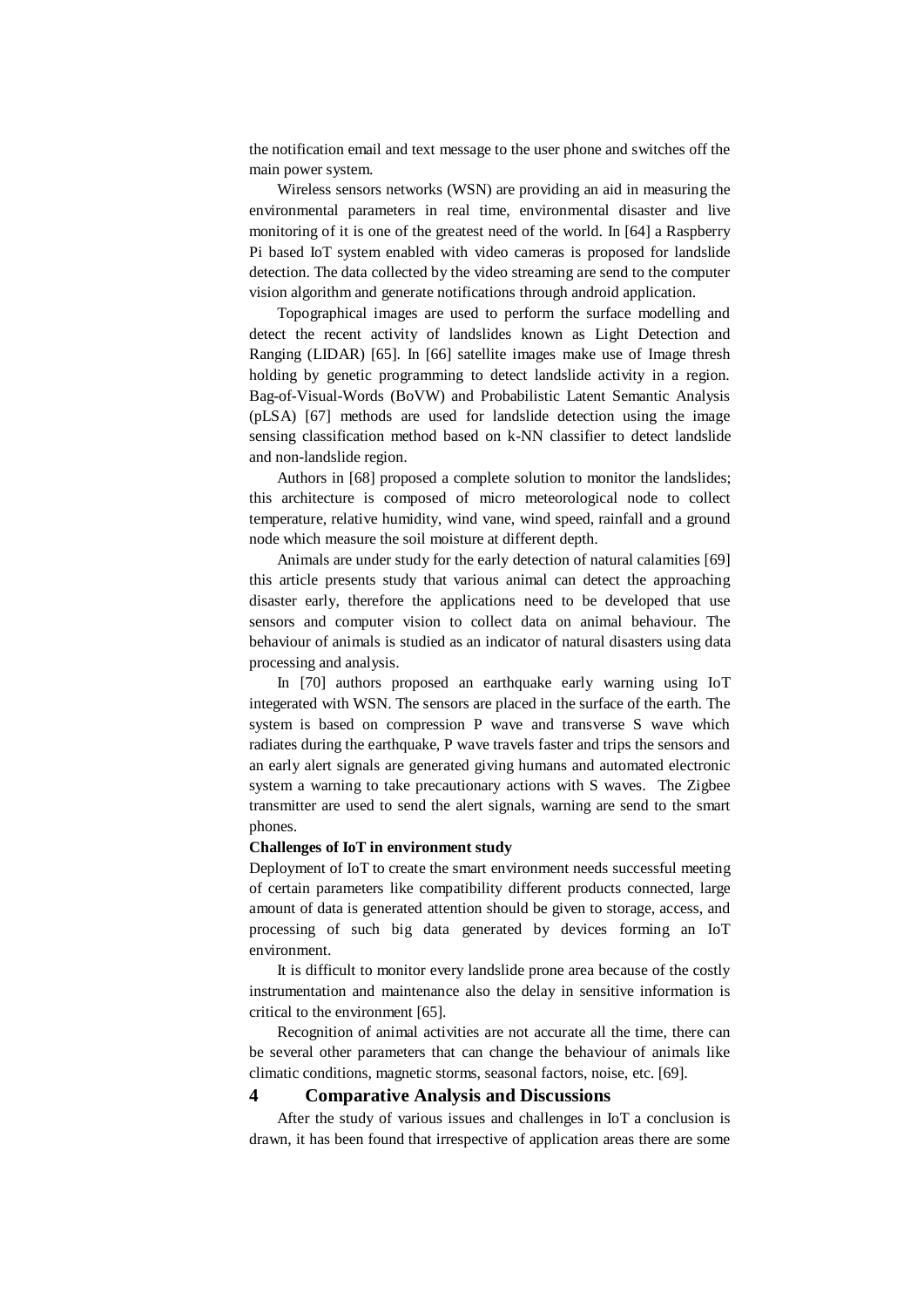common key issues exist including incorporation of WSN in the IoT which are summed up in table 1.

| <b>Challenges</b>               | <b>Descriptions</b>                                                                                                                                                                                                                                                                                                                                                                                                                                                                                                             |  |  |
|---------------------------------|---------------------------------------------------------------------------------------------------------------------------------------------------------------------------------------------------------------------------------------------------------------------------------------------------------------------------------------------------------------------------------------------------------------------------------------------------------------------------------------------------------------------------------|--|--|
| Inherently<br>Distributed       | As IoT applications deals with vide different kind and<br>type of systems design, a common approach for<br>development and designing is challenging.<br>In IoT applications large number of heterogeneous<br>devices with huge number of sensors is connected,<br>they generate large volume of data having different<br>formats and are generated at different speeds. There is<br>need of regular application maintenance system due to<br>risk failure of sensors or introduction of an invalid<br>data by a malicious user. |  |  |
| Data<br>Management              |                                                                                                                                                                                                                                                                                                                                                                                                                                                                                                                                 |  |  |
| Humans Centric<br>Applications  | Psychological and behavioural data of humans are<br>required to study, which varies human to human<br>therefore become more complex to design human<br>centric application                                                                                                                                                                                                                                                                                                                                                      |  |  |
| Inter Dependent<br>Applications | Several problems in IoT applications arise due to<br>interdependency among one or more applications, in<br>real life there is sharing of the resources among the<br>applications. Services of different applications can<br>also conflict with each other. Detecting and resolving<br>such issues are critical and challenge in IoT system.                                                                                                                                                                                     |  |  |

Table1: Challenges of IoT in WSN

After the detailed study of the various applications and understanding the challenges in them a detailed discussion about IoT in healthcare and agriculture is made in table 2, as both the applications are essential in the realization of smart city concept. In table implementation aspects of the applications along with the main sensors used by them with their feature and contribution details are discussed.

Table 2: Feature details of the sensors in applications

| <b>Applications</b>           | <b>Sensor</b>                | <b>Features</b>                                                                                                                                                                                                                                  | <b>Contribution</b>                                                                                                                                                                                            |
|-------------------------------|------------------------------|--------------------------------------------------------------------------------------------------------------------------------------------------------------------------------------------------------------------------------------------------|----------------------------------------------------------------------------------------------------------------------------------------------------------------------------------------------------------------|
| $I0T$ in<br><b>HealthCare</b> | <b>ACCELEROMETER</b><br>[71] | The ADXL362<br>from Analog<br>Devices, 3-axis<br><b>MEMS</b><br>accelerometer<br>with<br>ultralow power<br>utilization,<br>which<br>consumes less<br>than $2 \mu A$<br>when the<br>output data<br>rate is 100 Hz<br>and only<br>$270 \text{ nA}$ | <b>The</b><br>ADXL362 is<br>an<br>accelerometer<br>is used for<br>recognizing<br>the fall, it<br>wakes the<br><b>MCU</b><br>controller up<br>and an<br>emergency<br>notification<br>generated to<br>Smartphone |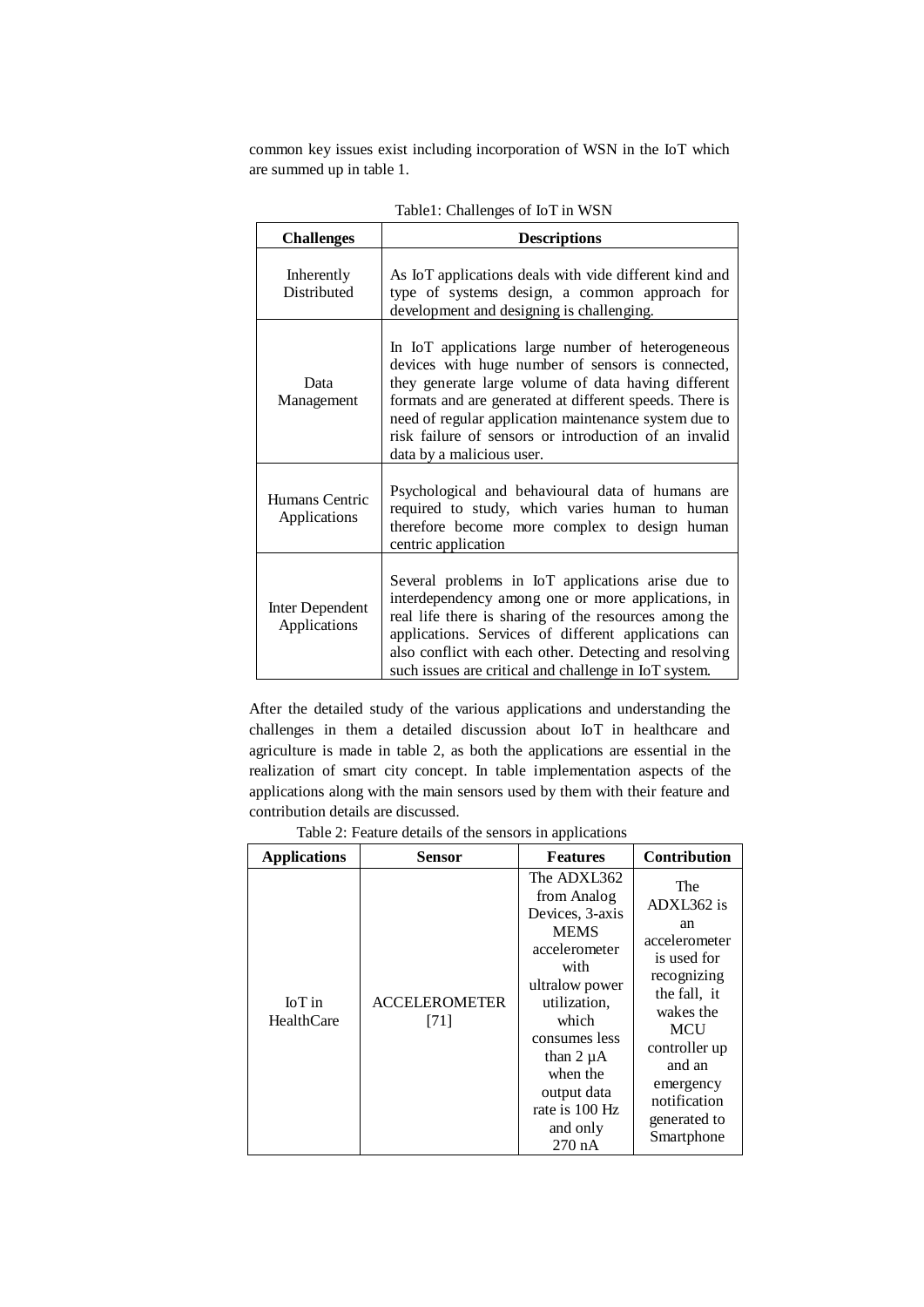|                         | <b>TEMPERATURE</b><br><b>SENSOR</b> [71]     | It has high<br>accuracy of<br>range $0.1 \circ C$<br>from $37 \circ C$ to<br>39°C, high<br>resolution (16-<br>bit) and low<br>power<br>utilization (600<br>$\mu$ A at 2.7 V to<br>$3.3 V$ ).                                                   | It can provide<br>an over<br>temperature<br>alarm and<br>communicate<br>with the MCU                      |
|-------------------------|----------------------------------------------|------------------------------------------------------------------------------------------------------------------------------------------------------------------------------------------------------------------------------------------------|-----------------------------------------------------------------------------------------------------------|
|                         | <b>PULSE SENSOR</b> [71]                     | The pulse<br>sensor works<br>on low power<br>and contains<br>low power<br>light photo<br>sensor (APDS-<br>9008) and<br>amplifier<br>(MCP6001)<br>with the typical<br>supply current<br>of 42 µA and<br>$100 \mu A$ ,<br>respectively.          | Pulse sensor<br>can measure<br>the heartbeat<br>of the radial<br>artery at the<br>wrist                   |
|                         | <b>CHEST-WORN ECG</b><br><b>MONITOR</b> [72] | Three<br>electrodes, two<br>of them<br>elliptical<br>$(6.5cm)$ and<br>3.5cm) for<br><b>ECG</b> were<br>stitched on two<br>sides of the<br>torso on the<br>belt and a<br>circular<br>electrode for<br>ground<br>$(Ø2.5cm)$ next<br>to the navel | Long-term<br>ECG<br>recording,<br>distant expert<br>to identify<br>cardiovascular<br>problems<br>earlier. |
| $IoT$ in<br>agriculture | <b>TEMPERATURE</b><br><b>SENSOR</b> [73]     | The LM 35<br>sensor is vastly<br>used because<br>its output<br>voltage is<br>linear with the<br>Celsius scaling<br>of temperature.<br>The range is<br>from $-55$<br>degrees to<br>$+150$ degrees                                               | Used as an<br>indicator of<br>water level<br>inside a tank<br>and water<br>resources.                     |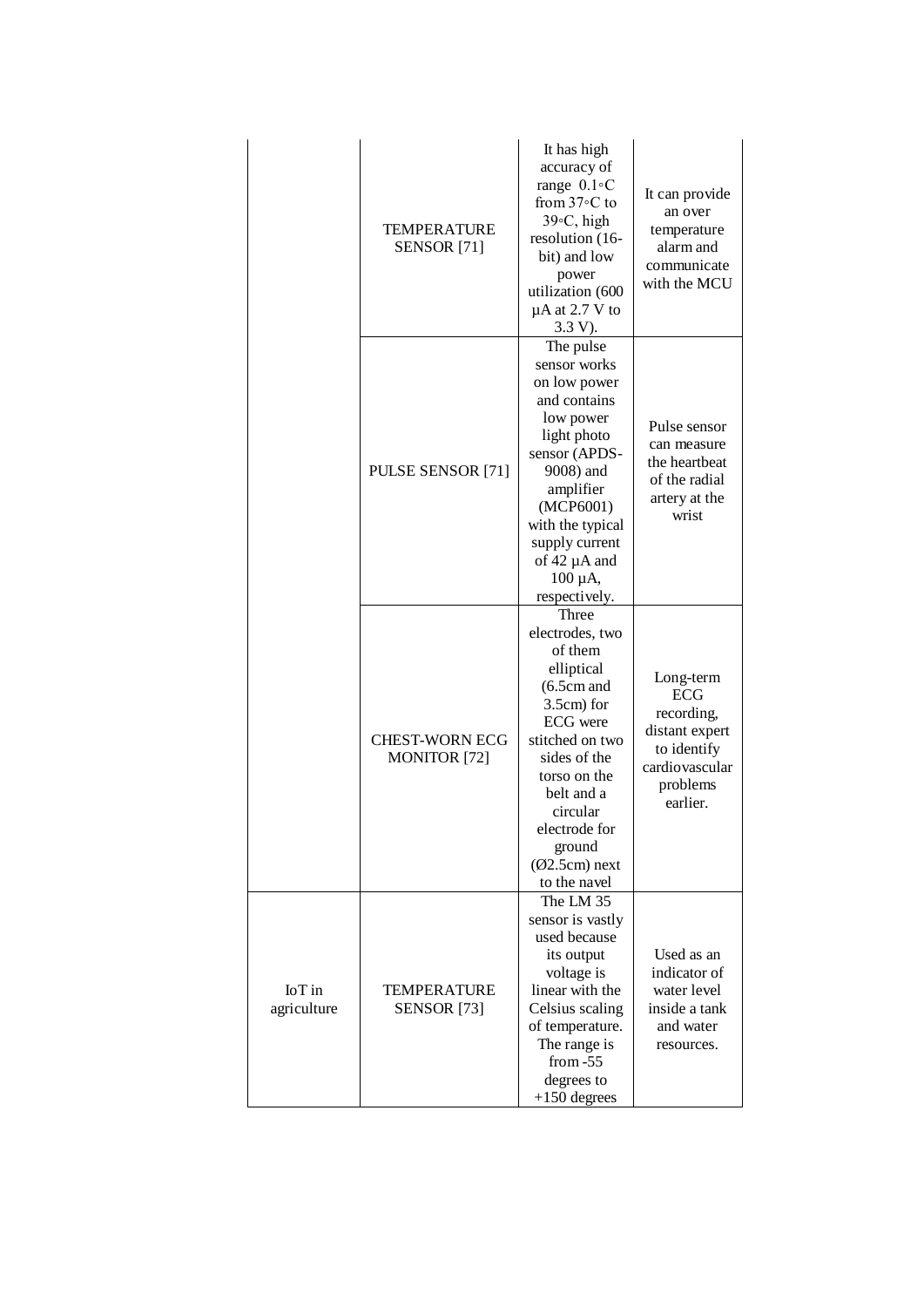| <b>MOISTURE</b><br><b>SENSOR</b> [73] | There is the<br>principle of<br>open and short<br>circuit. The<br>output is high<br>or low<br>reflected by the<br>LED.     | Sensor used to<br>sense the<br>moisture level<br>of soil.                                      |
|---------------------------------------|----------------------------------------------------------------------------------------------------------------------------|------------------------------------------------------------------------------------------------|
| PIR SENSOR [73]                       | PIR sensors<br>detect the<br>infrared<br>radiation<br>generated or<br>reflected from<br>an object                          | This sensor<br>detects the<br>progress of<br>people,<br>animals and<br>other things.           |
| <b>HUMIDITY</b><br>SENSOR [74]        | The HDC1010<br>digital<br>humidity<br>sensor to<br>measure the<br>moisture and<br>humidity level<br>in the<br>environment. | The HDC1010<br>is more strong<br>against dirt,<br>dust, and other<br>ecological<br>impurities. |

Table 3 discusses the smart home/building; its requirement for sensing has been divided in three categories of units. With this the features of home and building that it support is discussed.

|                                                                         | <b>Sensing Unit Type</b>                                                  | Power<br><b>Supply</b> | <b>Features</b>                                                                                                                                                   |
|-------------------------------------------------------------------------|---------------------------------------------------------------------------|------------------------|-------------------------------------------------------------------------------------------------------------------------------------------------------------------|
| IoT<br>integrated<br><b>Smart</b><br>Home/<br><b>Building</b><br>$[75]$ | <b>Hot Water System</b><br>Monitoring                                     | Electrical<br>Outlets  | Real time<br>monitoring of<br>warm water and<br>solar heating<br>system.                                                                                          |
|                                                                         | Household<br><b>Electrical Appliance</b><br>Monitoring and<br>Controlling | Electrical<br>Outlets  | Monitoring and<br>controlling of<br>normal domestic<br>appliances such<br>as Battery<br>Charging units,<br>Room Heaters,<br>Washing<br>Machines,<br>Refrigerators |
|                                                                         | Measuring<br>Environment<br>Temperature                                   | <b>Battery</b>         | Sensors are<br>capable of<br>measuring the<br>room<br>temperature<br>accordingly<br>enables to<br>regulate the                                                    |

Table 3: Sensor Unit Type of Smart Home & Building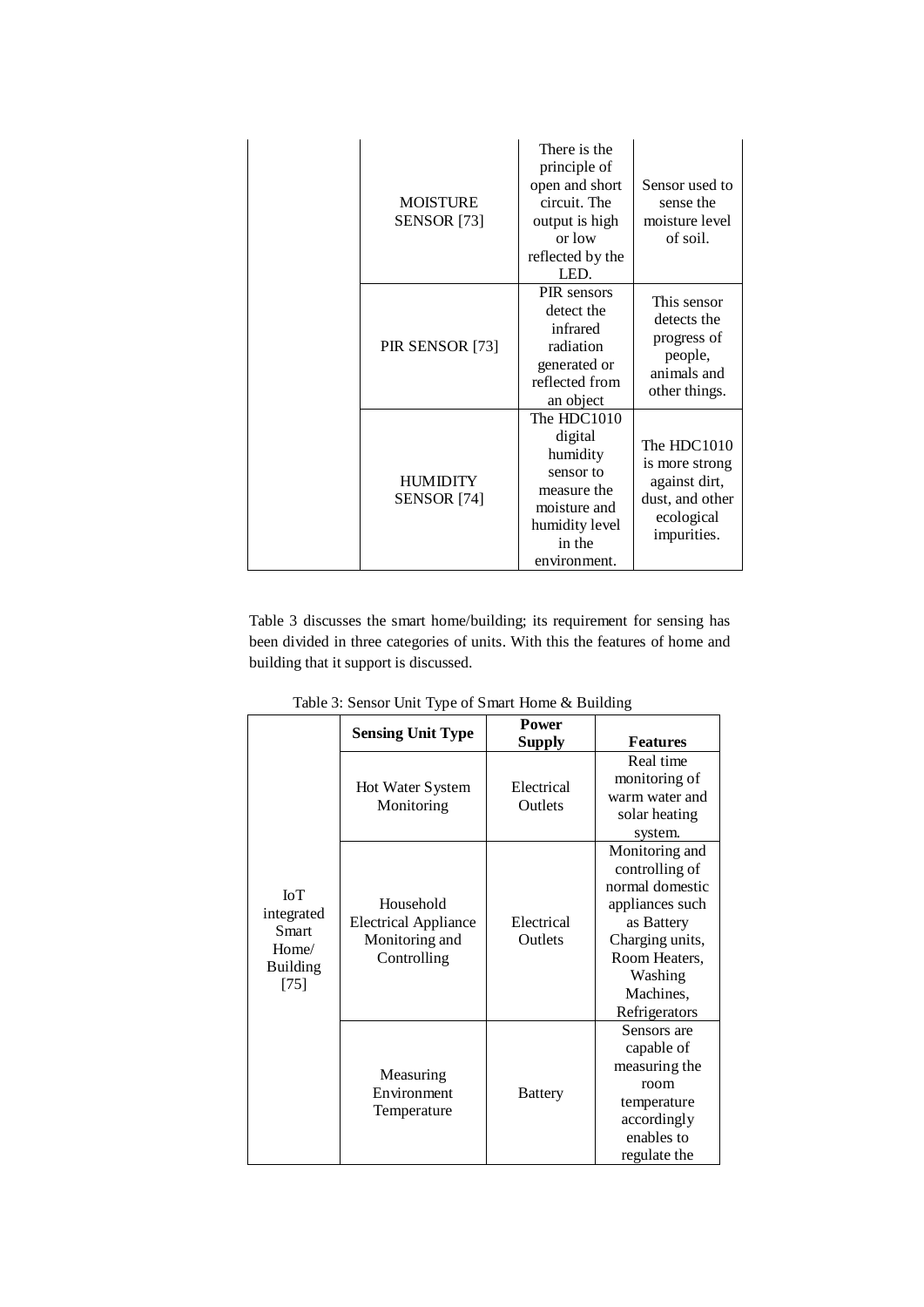|  |  | usage of the<br>appliances. |
|--|--|-----------------------------|
|  |  |                             |

## **5 Conclusions**

In this paper a detailed study of IoT applications are done with the major issues and challenges in their implementation after the study a conclusion has been drawn that there are some common issues among all the applications related with the integration of WSN with the Internet of Things (IoT), later in the chapter implementation details of the key sensors used in applications with its features are discussed. A requirement of edge based open and flexible architecture that can support the heterogeneity and scalability issue is also proposed. This paper will aid the researchers to understand the representation the physical world of devices and objects connected over the network using wireless sensors

#### **References:**

[1] Seth P, Sarangi SR. Internet of things: architectures, protocols, and applications. Journal of Electrical and Computer Engineering. 2017;2017.

[2] Jin, J., Gubbi, J., Marusic, S., & Palaniswami, M. (2014). An information framework for creating a smart city through internet of things. IEEE Internet of Things journal, 1(2), 112-121.

[3] Giri, A., Dutta, S., Neogy, S., Dahal, K., & Pervez, Z. (2017, October). Internet of things (IoT): a survey on architecture, enabling technologies, applications and challenges. In Proceedings of the 1st International Conference on Internet of Things and Machine Learning (p. 7). ACM.

[4] Talari, S., Shafie-Khah, M., Siano, P., Loia, V., Tommasetti, A., & Catalão, J. (2017). A review of smart cities based on the internet of things concept. Energies, 10(4), 421.

[5] Bawany, N. Z., & Shamsi, J. A. (2015). Smart city architecture: Vision and challenges. International Journal of Advanced Computer Science and Applications, 6(11), 246-255.

[6] Al-Qaseemi, S. A., Almulhim, H. A., Almulhim, M. F., & Chaudhry, S. R. (2016, December). IoT architecture challenges and issues: Lack of standardization. In Future Technologies Conference (FTC) (pp. 731-738). IEEE.

[7] Li, Y., Björck, F., & Xue, H. (2016, December). Iot architecture enabling dynamic security policies. In Proceedings of the 4th International Conference on Information and Network Security(pp. 50-54). ACM.

[8] Hashem, I. A. T., Chang, V., Anuar, N. B., Adewole, K., Yaqoob, I., Gani, A., ... & Chiroma, H. (2016). The role of big data in smart city. International Journal of Information Management, 36(5), 748-758.

[9] Aazam, M., Zeadally, S., & Harras, K. A. (2018). Offloading in fog computing for IoT: Review, enabling technologies, and research opportunities. Future Generation Computer Systems, 87, 278-289.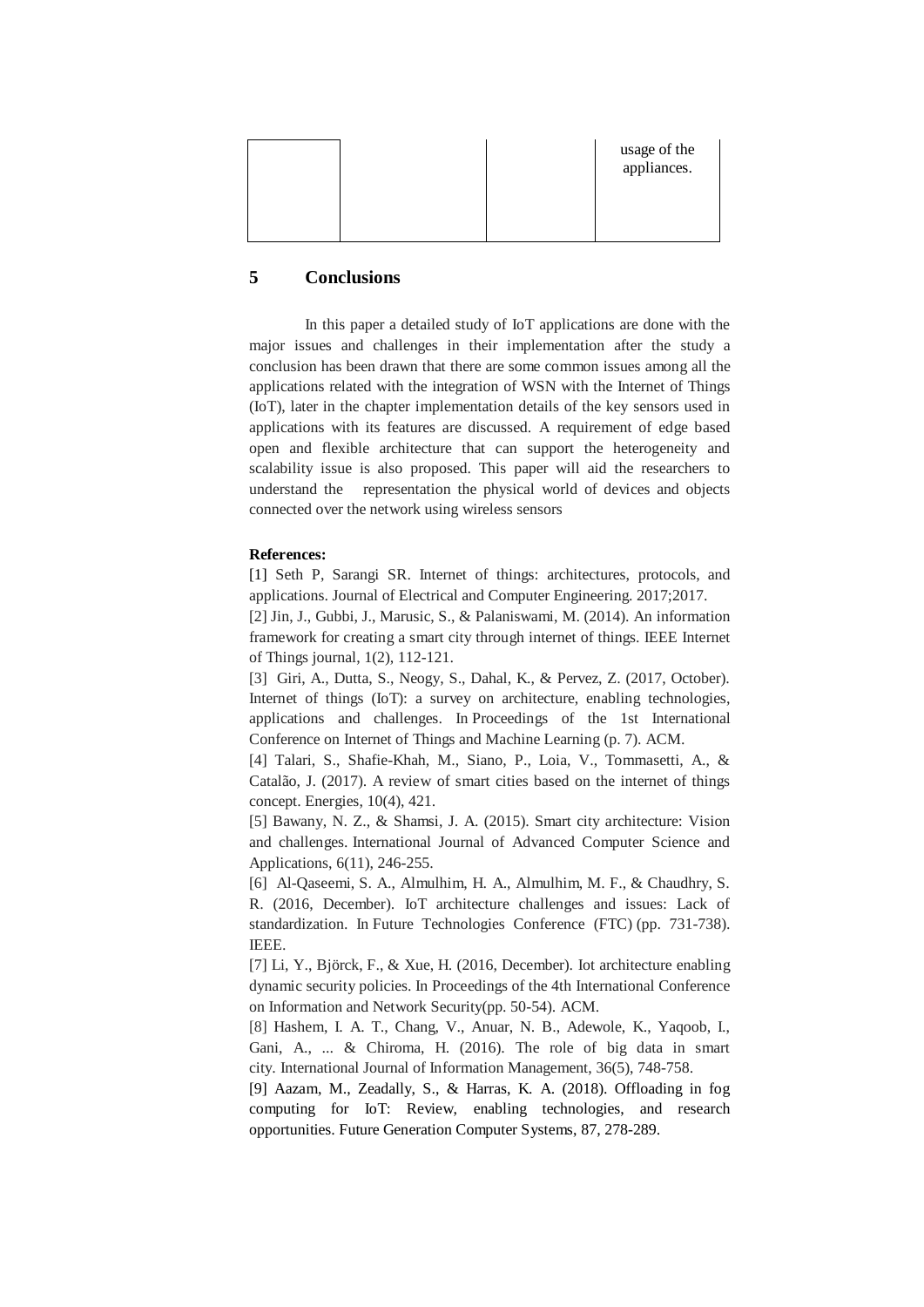[10] How To Build a Holistic Smart City Architecture (2019, June 06). Retrieved from<https://www.iotforall.com/holistic-smart-city-architecture/>

[11] Catarinucci, L., De Donno, D., Mainetti, L., Palano, L., Patrono, L., Stefanizzi, M. L., & Tarricone, L. (2015). An IoT-aware architecture for smart healthcare systems. IEEE Internet of Things Journal, 2(6), 515-526.

[12] Farahani, B., Firouzi, F., Chang, V., Badaroglu, M., Constant, N., & Mankodiya, K. (2018). Towards fog-driven IoT eHealth: Promises and challenges of IoT in medicine and healthcare. Future Generation Computer Systems, 78, 659-676.

[13] Sodhro, A. H., Luo, Z., Sangaiah, A. K., & Baik, S. W. (2019). Mobile edge computing based QoS optimization in medical healthcare applications. International Journal of Information Management, 45, 308-318. [14] Sohn, S. Y., Bae, M., Lee, D. K. R., & Kim, H. (2015, October). Alarm system for elder patients medication with IoT-enabled pill bottle. In 2015 International Conference on Information and Communication Technology Convergence (ICTC) (pp. 59-61). IEEE.

[15] Laranjo, I., Macedo, J., & Santos, A. (2012). Internet of things for medication control: Service implementation and testing. Procedia Technology, 5, 777-786.

[16] Kalantarian, H., Motamed, B., Alshurafa, N., & Sarrafzadeh, M. (2016). A wearable sensor system for medication adherence prediction. Artificial intelligence in medicine, 69, 43-52.

[17] Marques, G., & Pitarma, R. (2016). An indoor monitoring system for ambient assisted living based on internet of things architecture. International journal of environmental research and public health, 13(11), 1152.

[18] Rghioui, A., Sendra, S., Lloret, J., & Oumnad, A. (2016). Internet of things for measuring human activities in ambient assisted living and ehealth. Network Protocols and Algorithms, 8(3), 15-28.

[19] Raj, P., & Raman, A. C. (2017). The Internet of things: Enabling technologies, platforms, and use cases. Auerbach Publications.

[20] Lee, I., & Lee, K. (2015). The Internet of Things (IoT): Applications, investments, and challenges for enterprises. Business Horizons, 58(4), 431- 440.

[21] Holler, J., Tsiatsis, V., Mulligan, C., Karnouskos, S., Avesand, S., & Boyle, D. (2014). Internet of Things. Academic Press.

[22] Tzounis, A., Katsoulas, N., Bartzanas, T., & Kittas, C. (2017). Internet of Things in agriculture, recent advances and future challenges. Biosystems Engineering, 164, 31-48.

[23] Patel, K. K., & Patel, S. M. (2016). Internet of things-IOT: definition, characteristics, architecture, enabling technologies, application & future challenges. International journal of engineering science and computing, 6(5).

[24] Solutions for Smart Farming (Agriculture IoT) (2019, June 08). Retrieved from<https://www.kaaproject.org/smart-farming>

[25] Powerful software for running a modern farm (2019, June 08). Retrieved from [https://farmlogs.com](https://farmlogs.com/)

[26] THE PHYTECH PLATFORM (2019,June 08). Retrieved from <https://www.phytech.com/>

[27] Semios We Help Growers Worry Less (2019,June 08). Retrieved from <https://semios.com/>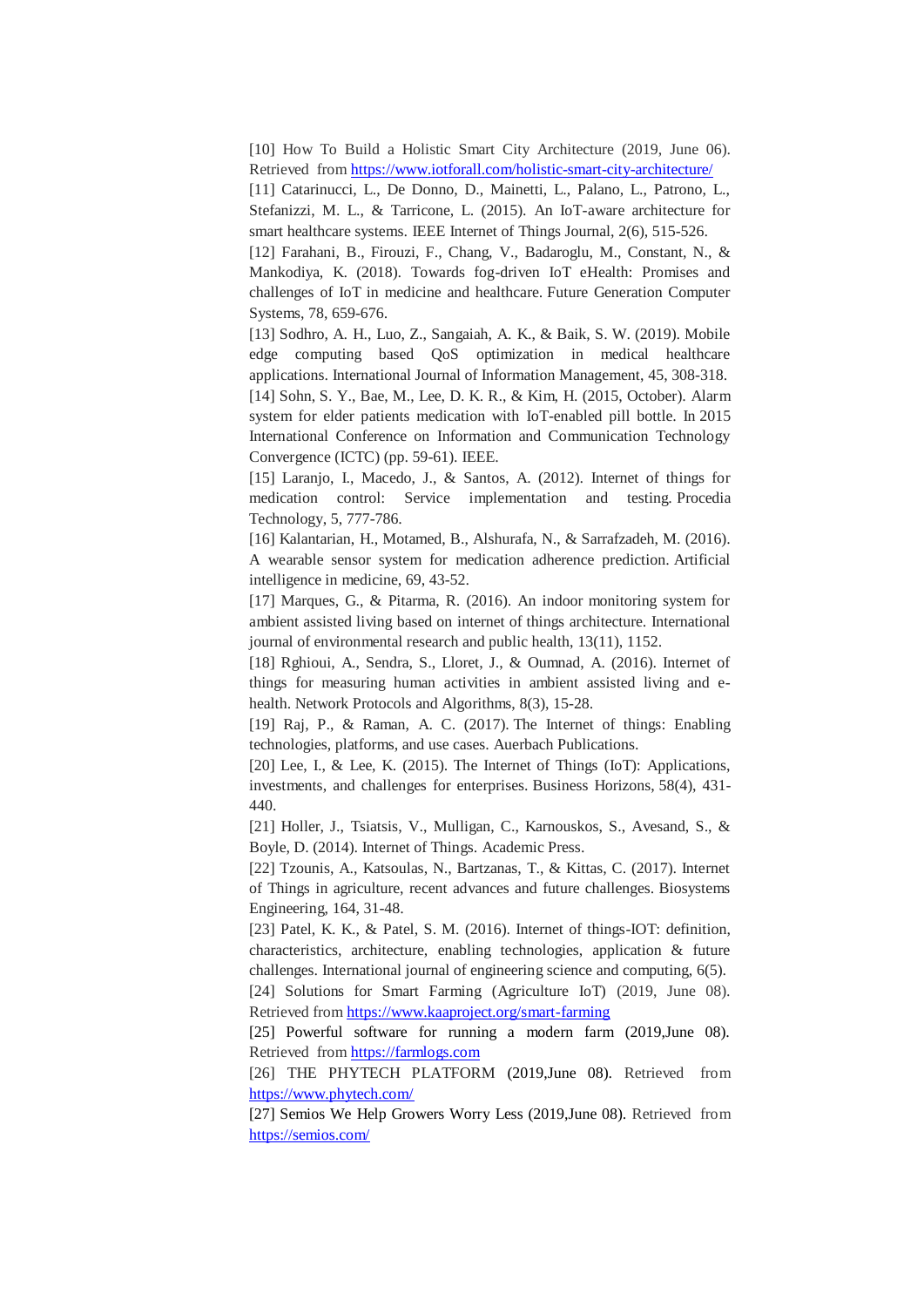[28] Elijah, O., Rahman, T. A., Orikumhi, I., Leow, C. Y., & Hindia, M. N. (2018). An overview of Internet of things (IoT) and data analytics in agriculture: Benefits and challenges. IEEE Internet of Things Journal, 5(5), 3758-3773.

[29] Sundmaeker, H., Guillemin, P., Friess, P., & Woelfflé, S. (2010). Vision and challenges for realising the Internet of Things. Cluster of European Research Projects on the Internet of Things, European Commision, 3(3), 34- 36.

[30] Soliman, M., Abiodun, T., Hamouda, T., Zhou, J., & Lung, C. H. (2013, December). Smart home: Integrating internet of things with web services and cloud computing. In 2013 IEEE 5th international conference on cloud computing technology and science (Vol. 2, pp. 317-320). IEEE.

[31] J.-Y. Son, et al, "Resource-aware smart home management system by constructing resource relation graph," IEEE Trans. On Consumer Electronics, vol. 57, pp. 1112–1119, 2011.

[32] D.-M. Han and J.-H. Lim, "Design and implementation of smart home energy management systems based on zigbee," IEEE Trans. on Consumer Electronics, vol. 56, pp. 1417–1425, 2010.

[33] C.-L. Wu and L.-C. Fu, "Design and Realization of a Framework for Human–System Interaction in Smart Homes," IEEE Trans. on Systems, Man and Cybernetics, vol. 42, pp. 15–31, 2012.

[34] M. R. Alam, et al, "SPEED: An Inhabitant Activity Prediction Algorithm for Smart Homes," IEEE Trans. on Systems, Man and Cybernetics, vol. 42, pp. 985–990, 2012.

[35] L. Chen, C. D. Nugent and H. Wang, "A Knowledge-Driven Approach to Activity Recognition in Smart Homes," IEEE Trans. on Knowledge and Data Eng., pp. 961–974, 2012.

[36] Zanella. A.; Bui, N.; Castellani, A.; Vangelista, L.; Zorzi, M.; "Internet of Things for Smart Cities." IEEE Internet of Things Journal, 2014, Vil 1, Issue 1, pp.22-32

[37] Pradeep, S., Kousalya, T., Suresh, K. A., & Edwin, J. (2016). Iot and its connectivity challenges in smart home. International Research Journal of Engineering and Technology (IRJET), 1040-1043.

[38] Guerrero-Ibáñez, J., Zeadally, S., & Contreras-Castillo, J. (2018). Sensor technologies for intelligent transportation systems. Sensors, 18(4), 1212.

[39] Abdelhamid, S., Hassanein, H. S., & Takahara, G. (2014). Vehicle as a mobile sensor. Procedia Computer Science, 34, 286-295.

[40] Darwish, T. S., & Bakar, K. A. (2018). Fog based intelligent transportation big data analytics in the internet of vehicles environment: motivations, architecture, challenges, and critical issues. IEEE Access, 6, 15679-15701.

[41] Ejaz, W., Naeem, M., Shahid, A., Anpalagan, A., & Jo, M. (2017). Efficient energy management for the internet of things in smart cities. IEEE Communications Magazine, 55(1), 84-91.

[42] Al-Ali, A. R., Zualkernan, I. A., Rashid, M., Gupta, R., & Alikarar, M. (2017). A smart home energy management system using IoT and big data analytics approach. IEEE Transactions on Consumer Electronics, 63(4), 426- 434.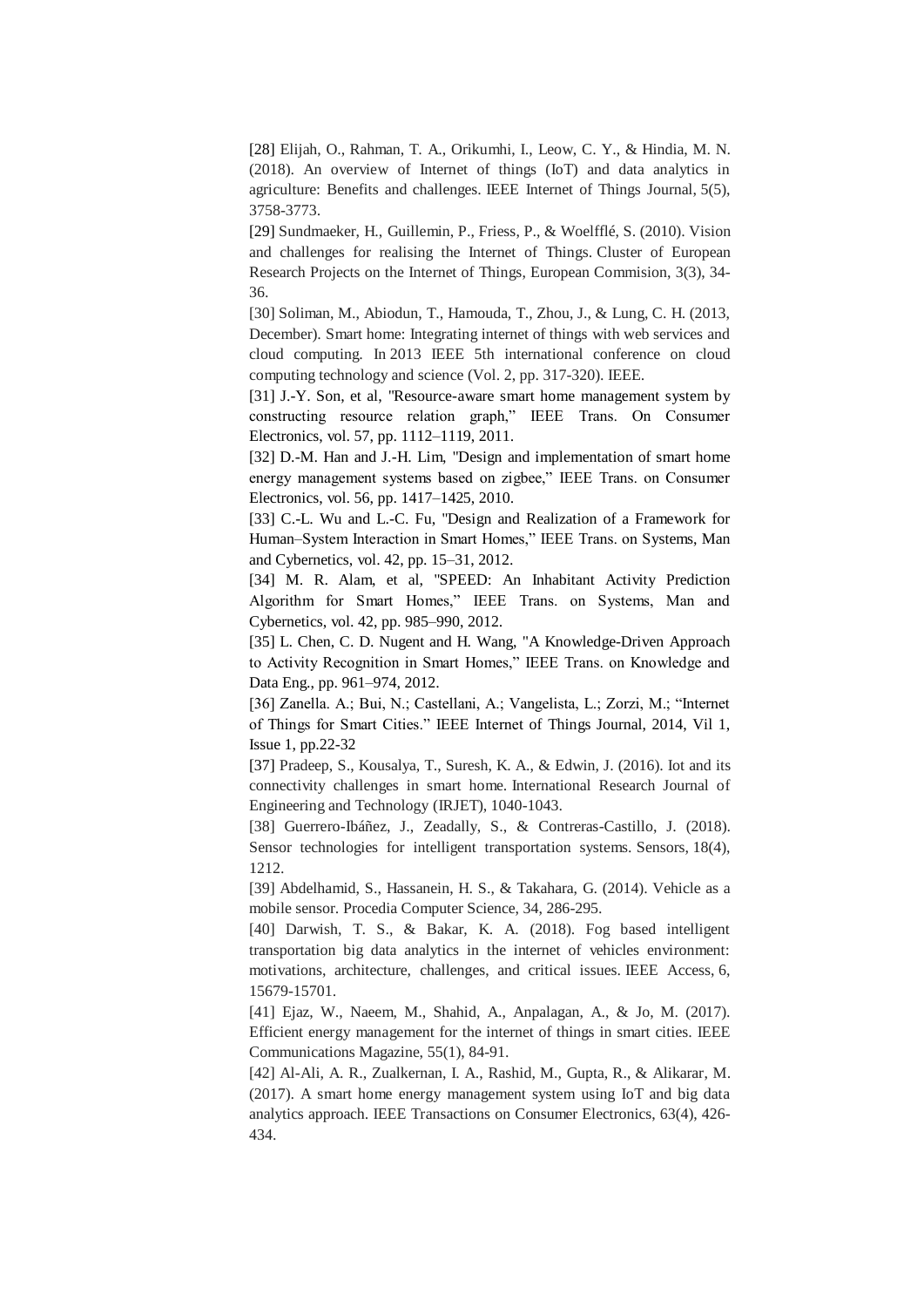[43] E. Rodriguez-Diaz, J. C. Vasquez and J. M. Guerrero, "Intelligent DC Homes in Future Sustainable Energy Systems: When efficiency and intelligence work together," IEEE Consumer Electron. Magazine, vol. 5, no. 1, pp. 74-80, Jan. 2016.

[44] D. S. Kim, S. Y. Son and J. Lee, "Developments of the in-home display systems for residential energy monitoring," IEEE Trans. Consumer Electron, vol. 59, no. 3, pp. 492-498, August 2013.

[45] Y. S. Son, T. Pulkkinen, K. D. Moon and C. Kim, "Home energy management system based on power line communication," IEEE Trans. Consumer Electron, vol. 56, no. 3, pp. 1380-1386, Aug. 2010.

[46] N. Kushiro, S. Suzuki, M. Nakata, H. Takahara and M. Inoue, "Integrated residential gateway controller for home energy management system," in IEEE Transactions on Consumer Electronics, vol. 49, no. 3, pp. 629-636, Aug. 2003.

[47] Ozger, M., Cetinkaya, O., & Akan, O. B. (2018). Energy harvesting cognitive radio networking for iot-enabled smart grid. Mobile Networks and Applications, 23(4), 956-966.

[48] Bekara, C. (2014). Security issues and challenges for the IoT-based smart grid. Procedia Computer Science, 34, 532-537.

[49] Marjani, M., Nasaruddin, F., Gani, A., Karim, A., Hashem, I. A. T., Siddiqa, A., & Yaqoob, I. (2017). Big IoT data analytics: architecture, opportunities, and open research challenges. IEEE Access, 5, 5247-5261.

[50] Robles, T., Alcarria, R., de Andrés, D. M., de la Cruz, M. N., Calero, R., Iglesias, S., & López, M. (2015). An IoT based reference architecture for smart water management processes. JoWUA, 6(1), 4-23.

[51] Kamienski, C., Soininen, J. P., Taumberger, M., Fernandes, S., Toscano, A., Cinotti, T. S., ... & Neto, A. T. (2018, June). SWAMP: an IoT-based Smart Water Management Platform for Precision Irrigation in Agriculture. In 2018 Global Internet of Things Summit (GIoTS) (pp. 1-6). IEEE.

[52] Ntuli, N., & Abu-Mahfouz, A. (2016). A simple security architecture for smart water management system. Procedia Computer Science, 83, 1164- 1169.

[53] Nikhil, R., Rajender, R., Dushyantha, G. R., & Jagadevi, N. (2018). Smart Water Quality Monitoring System Using IoT Environment. International Journal of Innovations in Engineering and Technology, 10(4).

[53] Jing,M., "The Design of Wireless Remote Monitoring System of Water Supply Based on GPRS", Computer Science and Society (ISCCS), 2011 International Symposium on, Kota Kinabalu, 2011, pp. 29-31.

[54] Purohit,A and Gokhale,U., "Real Time Water Quality Measurement System based on GSM", IOSR Journal of Electronics and Communication Engineering (IOSR-JECE), vol. 9, no. 3, pp. 63-67, May - Jun. 2014.

[55] Beri,N,N., "Wireless Sensor Network Based System Design for Chemical Parameter Monitoring in Water", International Journal of Electronics, Communication & Soft Computing Science and Engineering, vol. 3, no. 6 [56] Wadekar, S., Vakare, V., Prajapati, R., Yadav, S., & Yadav, V. (2016, October). Smart water management using IOT. In 2016 5th International Conference on Wireless Networks and Embedded Systems (WECON) (pp. 1-4). IEEE.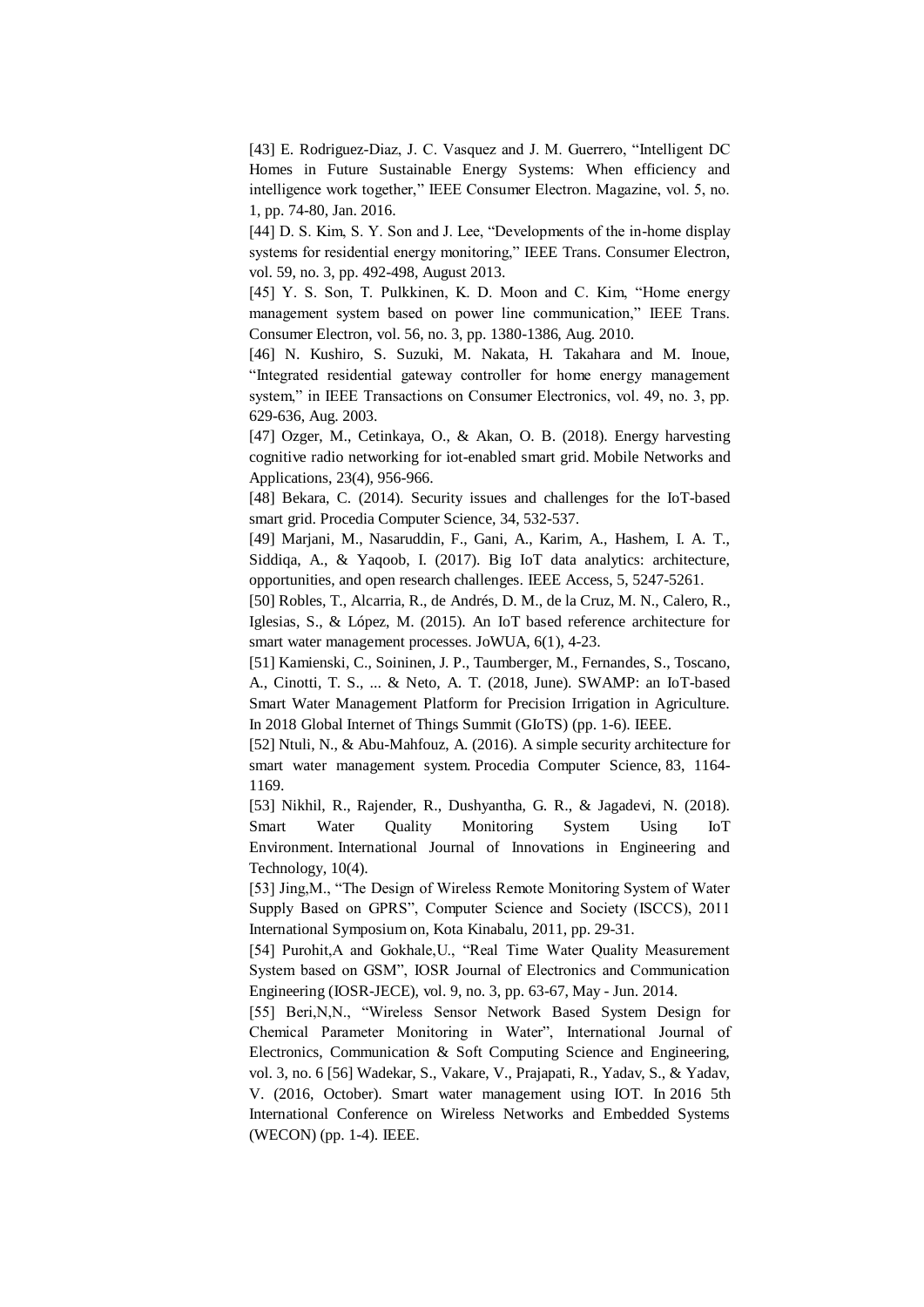[57] Koo, D., Piratla, K., & Matthews, C. J. (2015). Towards sustainable water supply: schematic development of big data collection using internet of things (IoT). Procedia engineering, 118, 489-497.

[58] Kelly, S. D. T., Suryadevara, N. K., & Mukhopadhyay, S. C. (2013). Towards the implementation of IoT for environmental condition monitoring in homes. IEEE sensors journal, 13(10), 3846-3853.

[59] Ahmed, E., Yaqoob, I., Gani, A., Imran, M., & Guizani, M. (2016). Internet-of-things-based smart environments: state of the art, taxonomy, and open research challenges. IEEE Wireless Communications, 23(5), 10-16.

[60] Navghane, S. S., Killedar, M. S., & Rohokale, V. M. (2016). IoT based smart garbage and waste collection bin. International Journal of Advanced Research in Electronics and Communication Engineering (IJARECE), 5(5), 1576-1578.

[61] Fioccola, G. B., Sommese, R., Tufano, I., Canonico, R., & Ventre, G. (2016, September). Polluino: An efficient cloud-based management of IoT devices for air quality monitoring. In 2016 IEEE 2nd International Forum on Research and Technologies for Society and Industry Leveraging a better tomorrow (RTSI) (pp. 1-6). IEEE.

[62] Garcia-de-Prado, A., Ortiz, G., Boubeta-Puig, J., & Corral-Plaza, D. (2018). Air4People: a Smart Air Quality Monitoring and Context-Aware Notification System. Journal of Universal Computer Science, 24(7), 846- 863.

[63] Eltom, R. H., Hamood, E. A., Mohammed, A. A., & Osman, A. A. (2018, August). Early Warning Firefighting System Using Internet of Things. In 2018 International Conference on Computer, Control, Electrical, and Electronics Engineering (ICCCEEE) (pp. 1-7). IEEE.

[64] Aggarwal, S., Mishra, P. K., Sumakar, K. V. S., & Chaturvedi, P. (2018, April). Landslide Monitoring System Implementing IOT Using Video Camera. In 2018 3rd International Conference for Convergence in Technology (I2CT) (pp. 1-4). IEEE.

[65] J. McKean, J. Roering, "Objective landslide detection and surface morphology mapping using high-resolution airborne laser altimetry", Geomorphology, Volume 57, Issue 3-4, 2004, pp. 331-351.

[66] Paul L. Rosin and Javier Hervas, "IMAGE THRESHOLDING FOR LANDSLIDE DETECTION BY GENETIC PROGRAMMING," unpublished.

[67] Cheng Gong, Guo Lei, Zhao Tianyun, Han Junwei, "Automatic landslide detection from remote-sensing imagery using a scene classification method based on BoVW and pLSA," International Journal of Remote Sensing, 2013.

[68] El Moulat, M., Debauche, O., Mahmoudi, S., Brahim, L. A., Manneback, P., & Lebeau, F. (2018). Monitoring System Using Internet of Things For Potential Landslides. Procedia computer science, 134, 26-34.

[69] Pirmagomedov, R., Blinnikov, M., Amelyanovich, A., Glushakov, R., Loskutov, S., Koucheryavy, A., ... & Bobrikova, E. (2018). IoT Based Earthquake Prediction Technology. In Internet of Things, Smart Spaces, and Next Generation Networks and Systems (pp. 535-546). Springer, Cham.

[70] Alphonsa, A., & Ravi, G. (2016, March). Earthquake early warning system by IOT using Wireless sensor networks. In 2016 International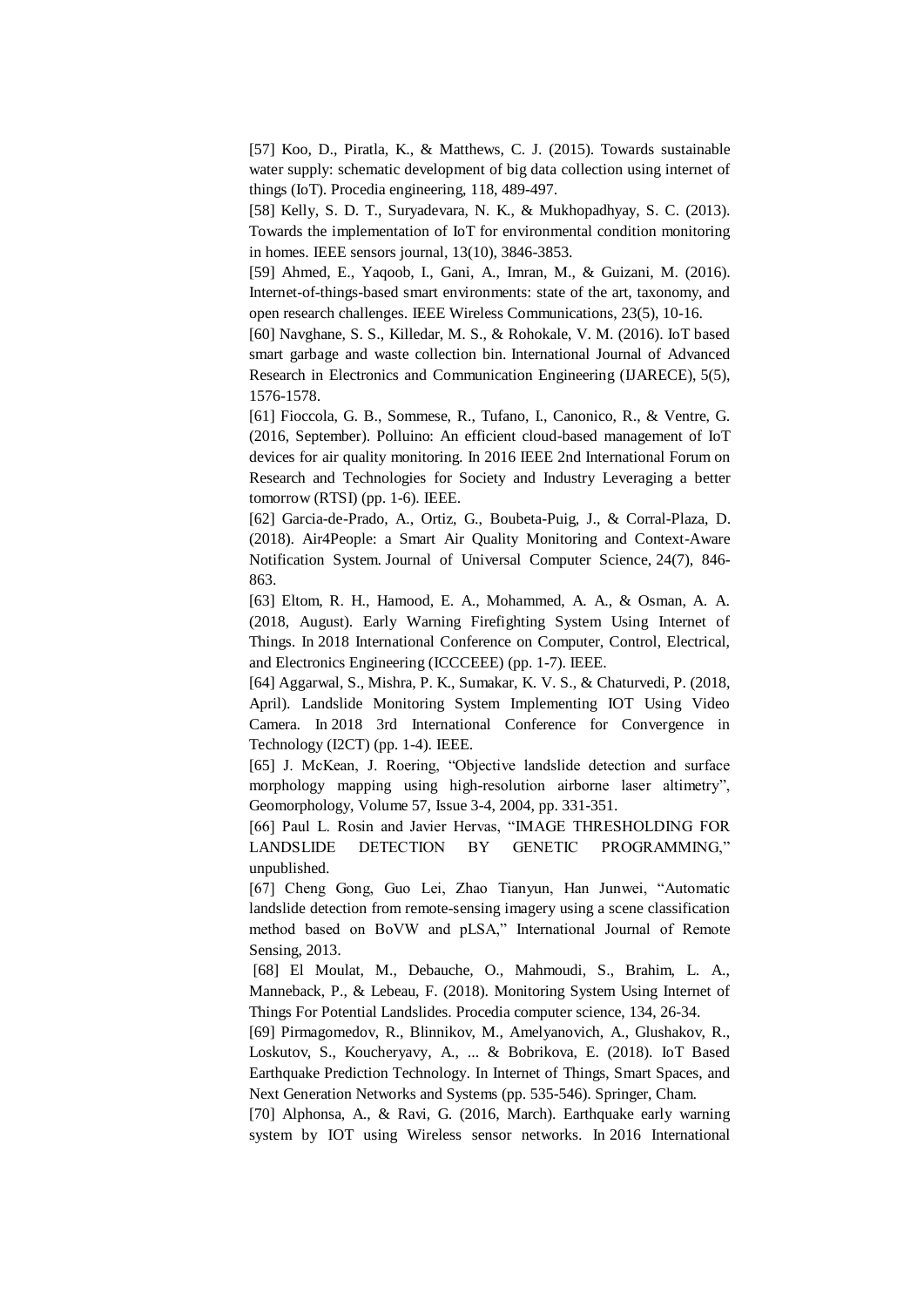Conference on Wireless Communications, Signal Processing and Networking (WiSPNET) (pp. 1201-1205). IEEE.

[71] Wu, T., Wu, F., Redouté, J. M., & Yuce, M. R. (2017). An autonomous wireless body area network implementation towards IoT connected healthcare applications. Ieee Access, 5, 11413-11422.

[72] Mankodiya, K., Hassan, Y. A., Vogt, S., Gehring, H., & Hofmann, U. G. (2010, September). Wearable ECG module for long-term recordings using a smartphone processor. In Proceedings of the 5th International Workshop on Ubiquitous Health and Wellness, Copenhagen, Denmark (Vol. 2629).

[73] Suma, N., Samson, S. R., Saranya, S., Shanmugapriya, G., & Subhashri, R. (2017). IOT based smart agriculture monitoring system. International Journal on Recent and Innovation Trends in computing and communication, 5(2), 177-181.

[74] Prathibha, S. R., Hongal, A., & Jyothi, M. P. (2017, March). IOT Based monitoring system in smart agriculture. In 2017 International Conference on Recent Advances in Electronics and Communication Technology (ICRAECT) (pp. 81-84). IEEE.

[75] Kelly, S. D. T., Suryadevara, N. K., & Mukhopadhyay, S. C. (2013). Towards the implementation sof IoT for environmental condition monitoring in homes. IEEE sensors journal, 13(10), 3846-3853.



Karan Bajaj received his Bachelor of Engineering in Computer Science in 2009, Master of Engineering in Computer Science in 2013 and currently pursuing PhD. He is currently an Assistant Professor in Department of Computer Science and Engineering in Chitkara University His main research interest includes Machine Learning, Wireless Network and IoT.



Dr. Bhisham Sharma received a Ph.D in Computer Science & Engineering from the PEC University of Technology (Formerly Punjab Engineering College), Chandigarh, India. He is currently an Associate Professor in the Department of Computer Science and Engineering, Chitkara University, India. His research interests include mobile computing, wireless communication, wireless sensor networks, wireless mesh networks, network security, and Internet of Things. He has published more than 30 papers in international and national journal/conferences.